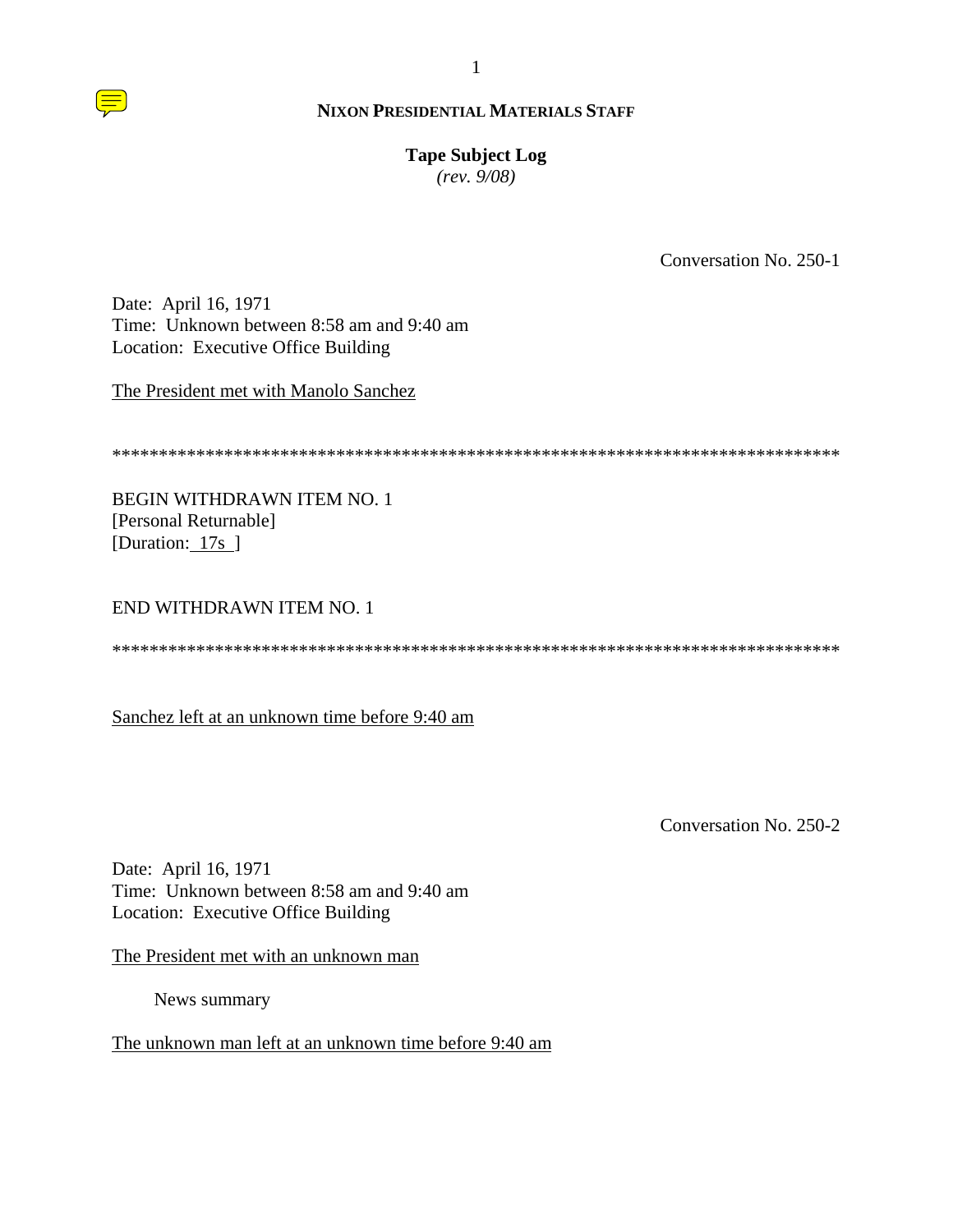# **Tape Subject Log**

*(rev. 9/08)*

Conversation No. 250-3

Date: April 16, 1971 Time: Unknown between 8:58 am and 9:40 am Location: Executive Office Building

The President talked with H. R. ("Bob") Haldeman

President's schedule -[Forthcoming greeting of Rio Grande City High School Student Council] -Rose Garden -Possible gifts -Meeting with Bernard J. ("Bunny") Lasker, John B. Connally, Gustave L. Levy, and Albert H. Gordon -Picture

Newspaper story

-[Commerce Department study on consumer buying] -Connally -George P. Shultz -Unknown assistant Secretary of Commerce -Maurice H. Stans -Paul W. McCracken -Editors -George S. McGovern and Norris Cotton -Dispute about Vietnam War -William B. Saxbe -Letter to Saxbe's son

Instructions for Haldeman to set up a meeting with an unknown man [Saxbe?]

People's Republic of China [PRC] story

Haldeman's schedule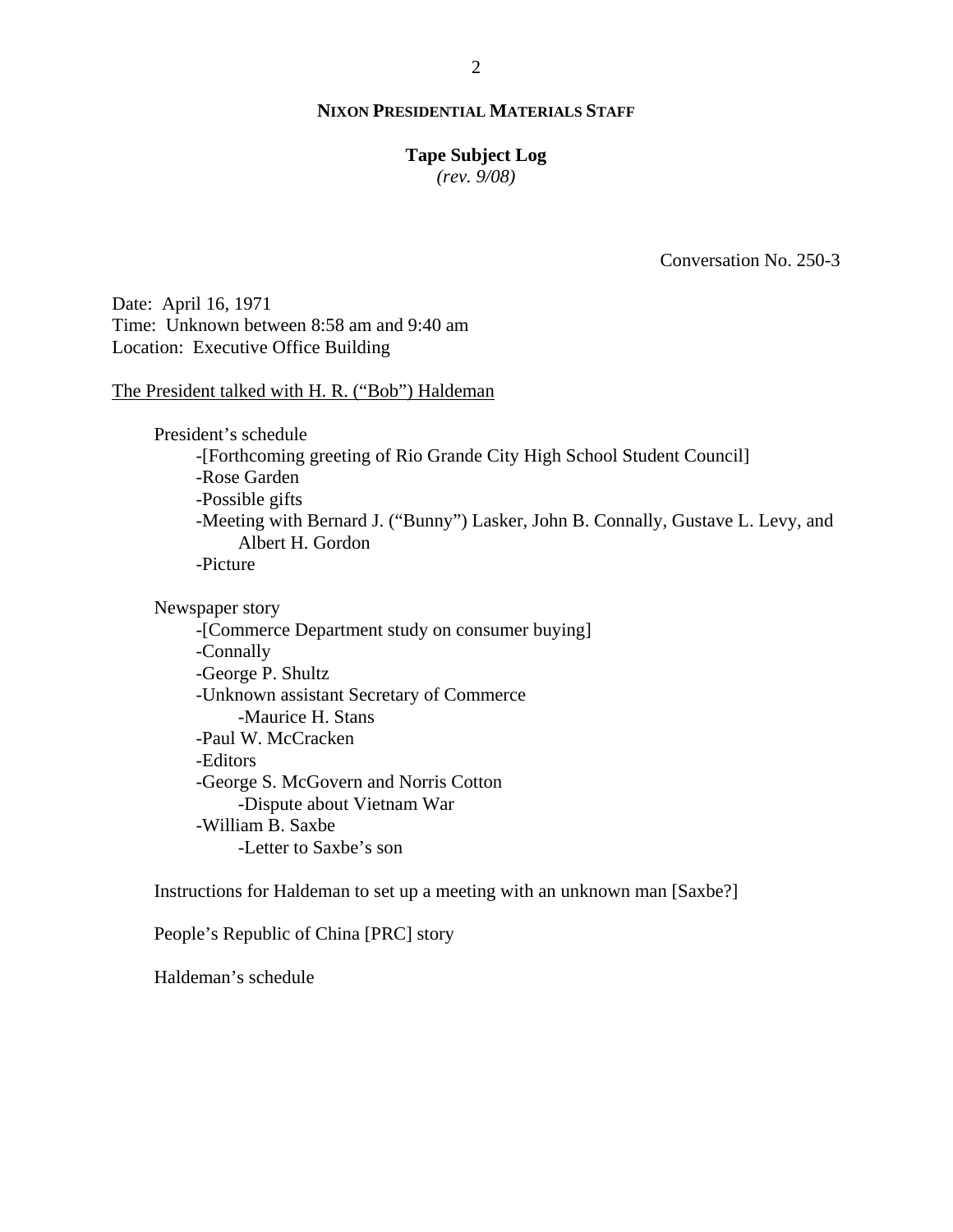## **Tape Subject Log**

*(rev. 9/08)*

Conversation No. 250-4

Date: April 16, 1971 Time: Unknown between 8:58 am and 9:40 am Location: Executive Office Building

The President met with Manolo Sanchez

Sanchez's schedule -Weather

Sanchez left at an unknown time before 9:40 am

Conversation No. 250-5

Date: April 16, 1971 Time: 9:40 am - 10:30 am Location: Executive Office Building

The President met with Henry A. Kissinger

Kissinger's dinner with Rowland Evans -Editors

Kissinger's forthcoming meeting with William S. White -Schedule

Kissinger's conversation with Thomas Winship, *Boston Globe* -People's Republic of China [PRC] -US foreign policy -Otis Chandler

President's speech on Vietnam

President's panel interview with the American Society of Newspaper Editors, April 16, 1971 -Frank Cormier and Eugene V. Risher -Quality of questions -John F. Kennedy's press conferences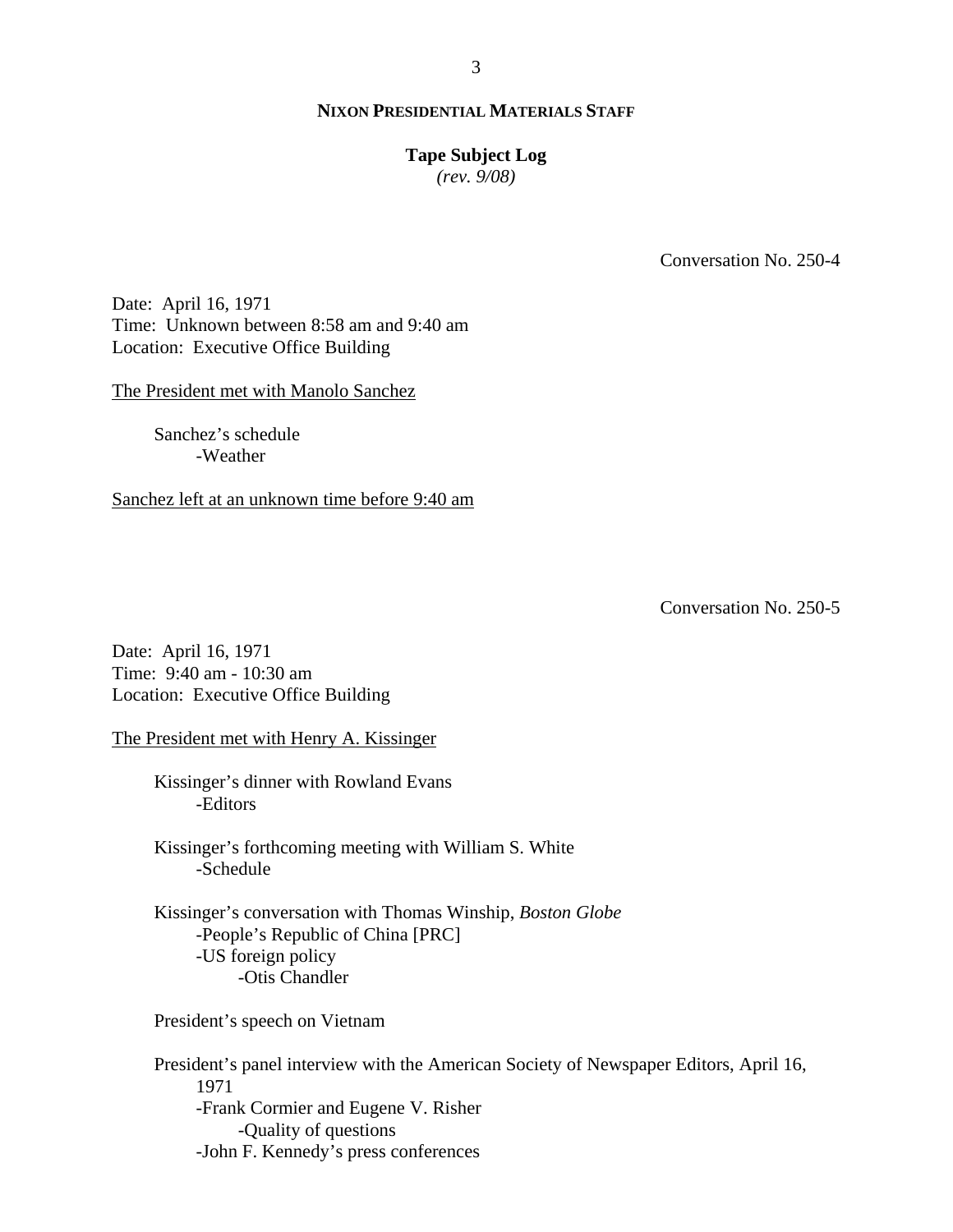# **Tape Subject Log**

*(rev. 9/08)*

-President's press conferences Manolo Sanchez entered at an unknown time after 9:40 pm

**Instructions** -Patrick J. Buchanan -James J. Kilpatrick, Jr.'s column

#### Sanchez left at an unknown time before 10:30 am

Kissinger's mail -Harvard University and Yale University -Princeton University -Letter from Harvard University faculty members

#### Vietnam

-PRC initiative -Peace conference -William B. Saxbe -Instructions to Kissinger -Laos -Laos -Military operations -South Vietnamese -Casualties -Figures -Wounded -Dead

Kissinger's forthcoming call to Richard M. Helms -Helms' speech -Press

Kissinger's conversation with Henry Hubbard -Role of the press -H. R. ("Bob") Haldeman [?] and Ronald L. Ziegler [?]

#### Vietnam

-William E. Colby [?] -James L. Buckley [?]

President's PRC initiative -President's speech on Vietnam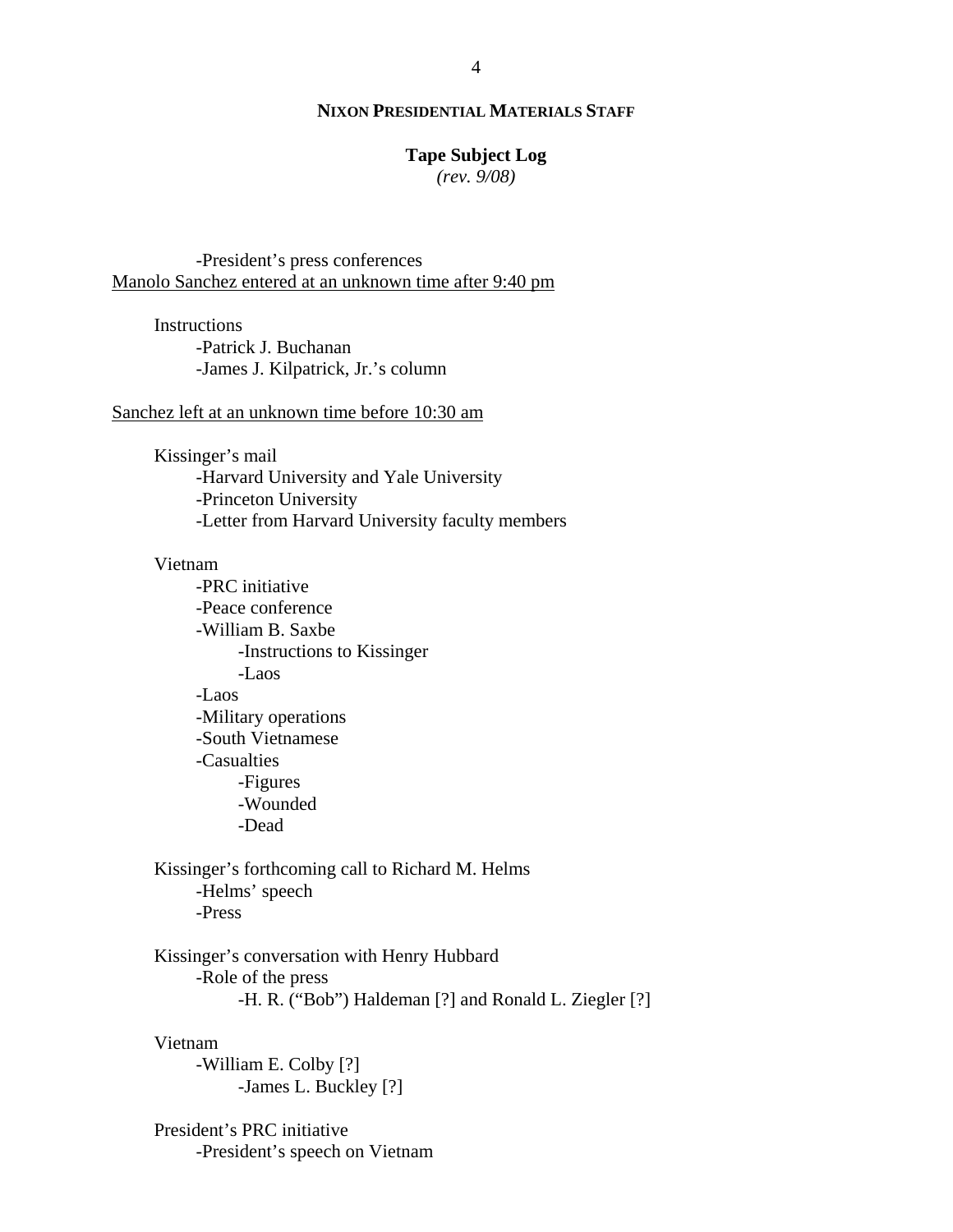## **Tape Subject Log**

*(rev. 9/08)*

-Effect on liberals -Press coverage -Union of Soviet Socialist Republics [USSR] -Chou En-lai

#### Vietnam

-North Vietnamese moves -Anatoliy F. Dobrynin -Instructions to Kissinger -US proposals -Timing -Negotiations -North Vietnamese -PRC -US air power -Melvin R. Laird -US goals -Withdrawal issue -Laird -Residual force -South Vietnam -US withdrawal -South Vietnam -Preparation for editors' meeting -Lee Hills -*Detroit Free Press* Preparation for editors' meeting

# -PRC

-USSR -Possible summit meeting -Discussions -Summit -Vietnam -Possible questions -US flexibility -Prisoners of War [POWs] -President's possible response -US goals -Withdrawal issue -US policy -Proposals

Conv. No. 250-5 (cont.)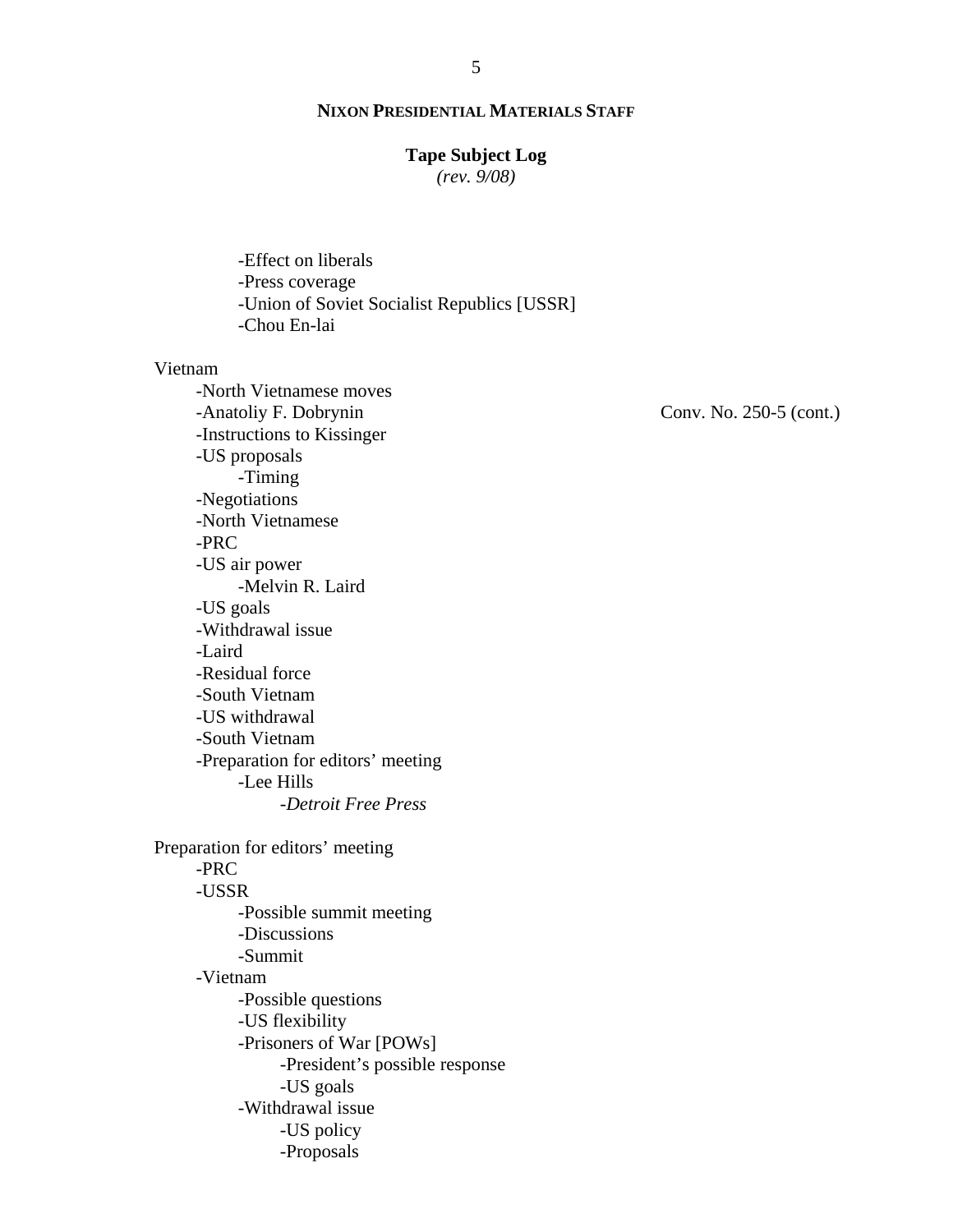#### **Tape Subject Log**

*(rev. 9/08)*

-POWs

-Timetable for US withdrawal

-President's address on Southeast Asia, October 7, 1970

-Kissinger's conversation with Hubbard

### USSR

-Possible summit meeting in USSR -Leonid I. Brezhnev -Benefits of President's visit -Josip Broz Tito -Communists -President's possible participation in summit meeting -Possible Soviet response -Moscow -President's visit to Yugoslavia -Zagreb -Weather -Possible response of Russian people to a summit meeting -Nicolae Ceausescu -Actions against Romanian students -Comments of unknown German -Young people's views of Communism

Preparation for editor's meeting -Timetable for US withdrawal -President's possible response -Buchanan -President's accountability

Michael J. ("Mike") Mansfield -Harry S Truman -Norodom Sihanouk -PRC -President's upcoming meeting with Mansfield -Instructions to Kissinger -Message for Mansfield -PRC -President's policies -Possible exchange -Timing -Sihanouk -Cambodia

Conv. No. 250-5 (cont.)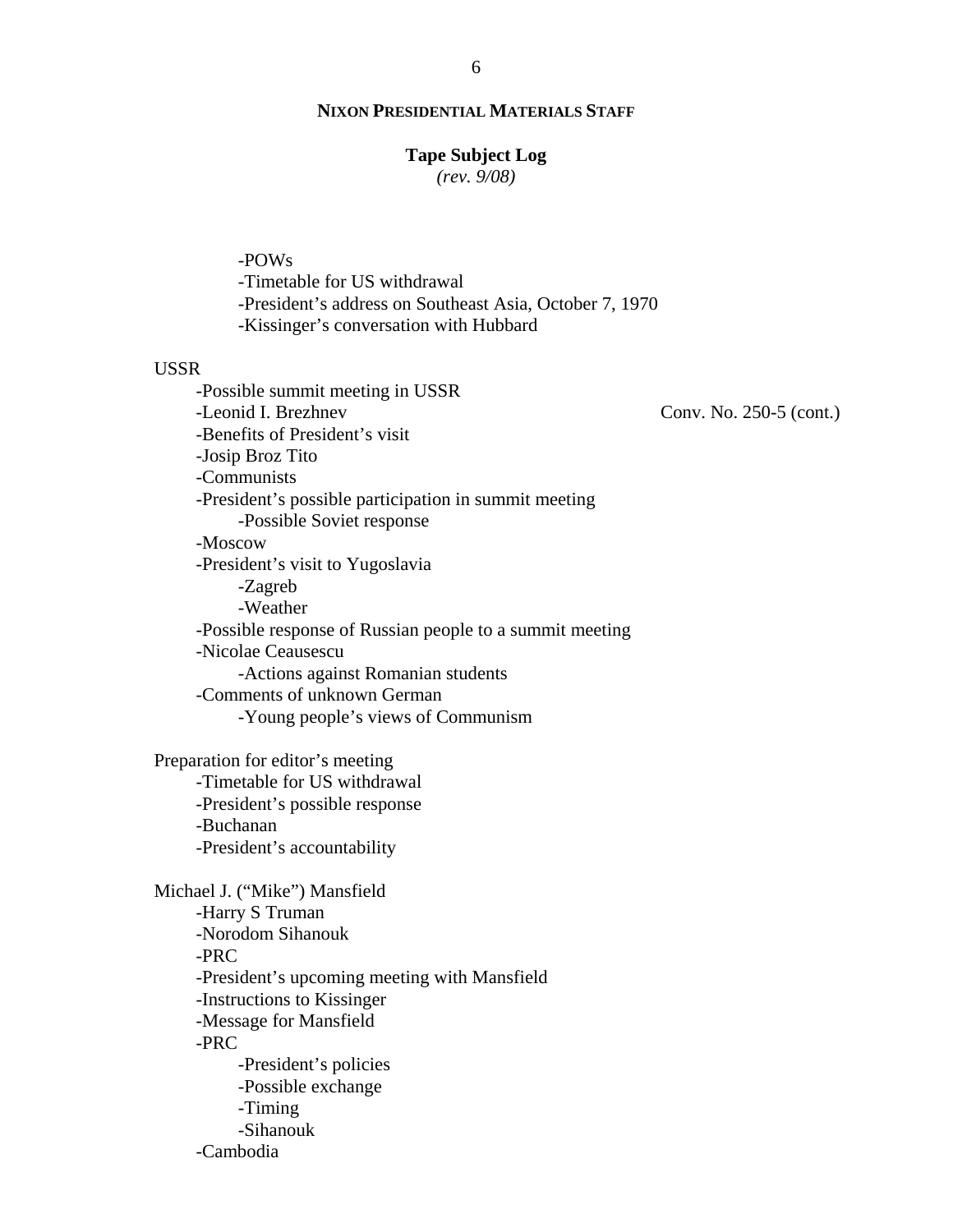#### **Tape Subject Log**

*(rev. 9/08)*

| -Sihanouk                                                                                                                                                                 |                         |
|---------------------------------------------------------------------------------------------------------------------------------------------------------------------------|-------------------------|
| -Kissinger's possible conversation with Mansfield                                                                                                                         |                         |
| -President's schedule                                                                                                                                                     |                         |
| -Meeting with Mansfield                                                                                                                                                   |                         |
| -PRC                                                                                                                                                                      |                         |
| -Kissinger's possible conversation with Mansfield<br>-Express gratitude to Mansfield<br>-Attempt to get a visit from the Chinese<br>-President's Possible Trip to the PRC | Conv. No. 250-5 (cont.) |
| -Timing                                                                                                                                                                   |                         |
| -Sihanouk                                                                                                                                                                 |                         |
| Preparation for editors' meeting                                                                                                                                          |                         |
| -Vietnam                                                                                                                                                                  |                         |
| -Timetable for US withdrawal                                                                                                                                              |                         |
| -Residual force                                                                                                                                                           |                         |
| -Air power                                                                                                                                                                |                         |
| -Press                                                                                                                                                                    |                         |
| -US flexibility                                                                                                                                                           |                         |
| -US-PRC relations                                                                                                                                                         |                         |
| -Sihanouk                                                                                                                                                                 |                         |
| -Vietnam                                                                                                                                                                  |                         |
| -Significance of "breakthrough" in relations<br>-USSR                                                                                                                     |                         |
| -Press                                                                                                                                                                    |                         |
| -United Nations [UN] issue                                                                                                                                                |                         |
| -Trade announcement                                                                                                                                                       |                         |
| -Recognition issue                                                                                                                                                        |                         |
| -US long-range goals                                                                                                                                                      |                         |
| -Normalization of relations                                                                                                                                               |                         |
| -Ending Chinese isolation                                                                                                                                                 |                         |
| -Timing                                                                                                                                                                   |                         |
| -Increase in Trade                                                                                                                                                        |                         |
| -Patience                                                                                                                                                                 |                         |
| -Chou En-lai                                                                                                                                                              |                         |
| -Polls                                                                                                                                                                    |                         |
| -Glassboro summit                                                                                                                                                         |                         |
| -Lyndon B. Johnson                                                                                                                                                        |                         |
| -Aleksei N. Kosygin                                                                                                                                                       |                         |
| -Popular desire for instant solution to problems                                                                                                                          |                         |
|                                                                                                                                                                           |                         |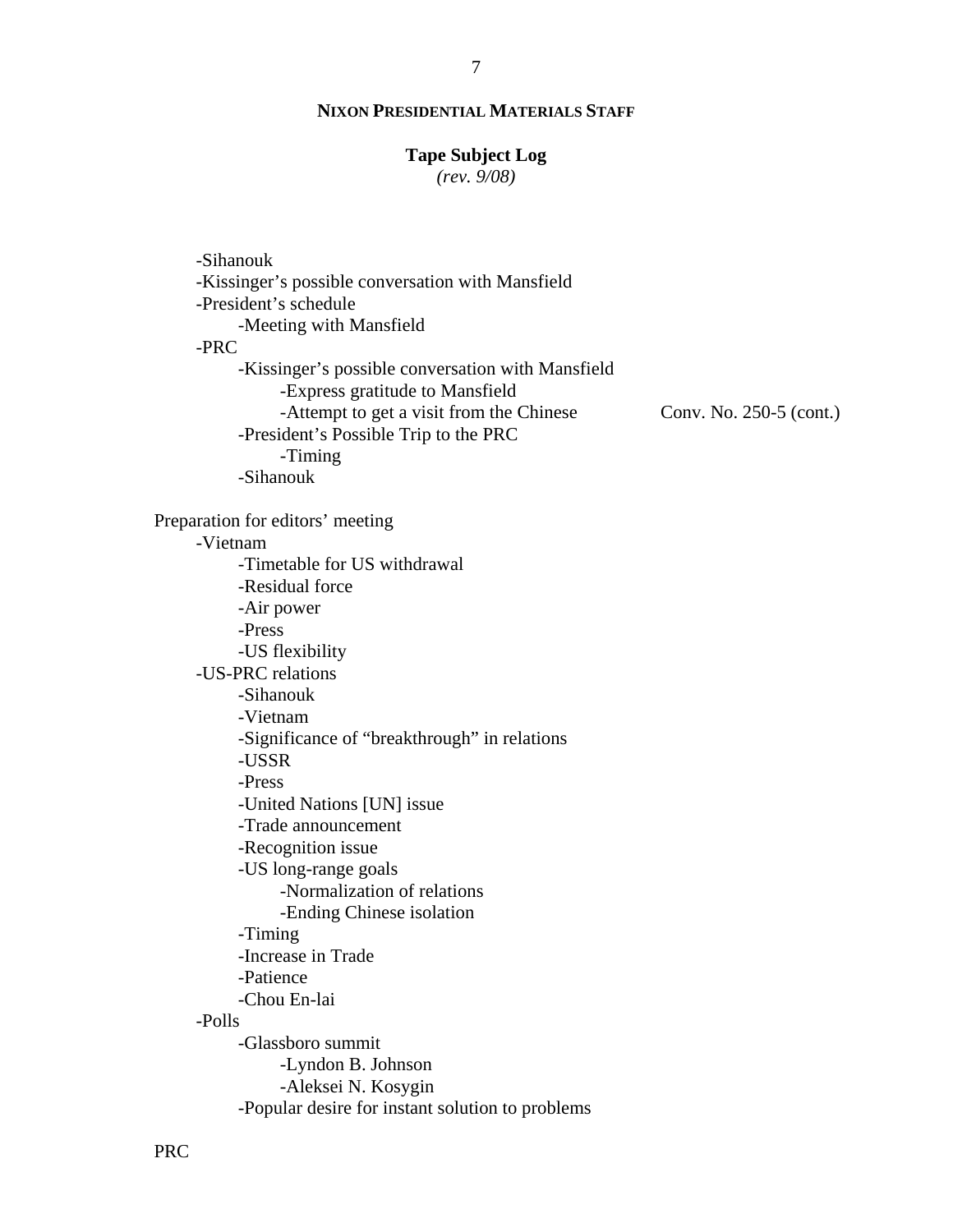# **Tape Subject Log**

*(rev. 9/08)*

Conv. No. 250-5 (cont.) -Suggested speech by President -US relations -Negotiations -Need for firmness Preparation for editors' meeting -Long-range view -Need for communication among power centers -US, Western Europe, USSR, PRC, Japan -President's possible responses to questions -UN -Pakistan -Arms deal -US policy -USSR -Pakistan -US policy -Arms deal -Conflict with India -East Bengali revolt -Biafra -US policy -William C. Trueheart -State Department -Nigeria -East Bengali revolt -US policy -India-Pakistan conflict -Consequences for India -West Pakistan -Separatism -Baluchistan -Afghanistan -US policy -East Bengali revolt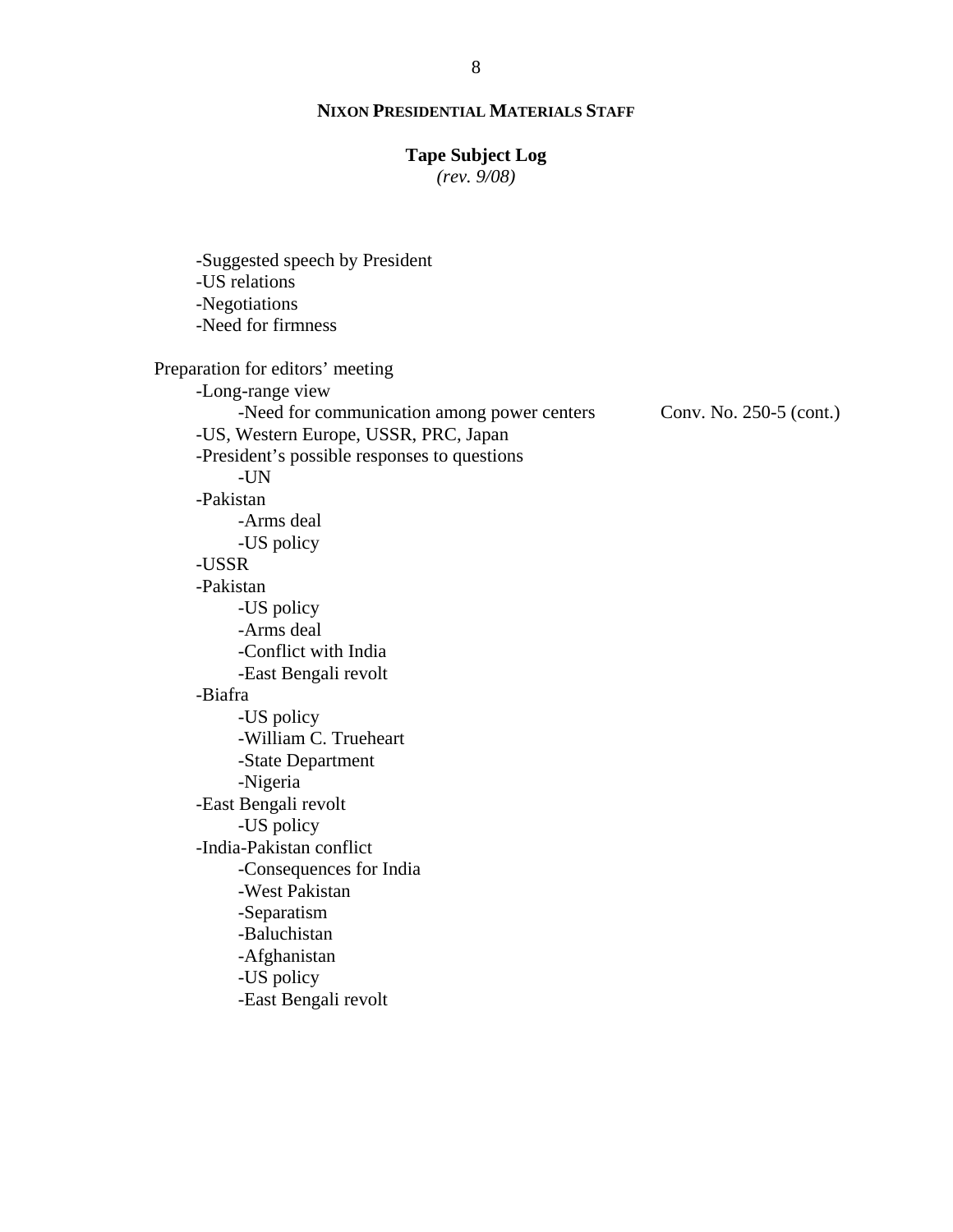# **Tape Subject Log**

 $(rev. 9/08)$ 

**BEGIN WITHDRAWN ITEM NO. 2** [National Security] [Duration:  $7s$ ]

## **FOREIGN AFFAIRS**

Conv. No. 250-5 (cont.)

#### END WITHDRAWN ITEM NO. 2

Mansfield -Instructions to Kissinger -Meeting with President

Kissinger left at 10:30 am

Conversation No. 250-6

Date: April 16, 1971 Time: Unknown between 10:30 am and 11:06 am Location: Executive Office Building

The President talked with the White House operator

[See Conversation No. 42-53]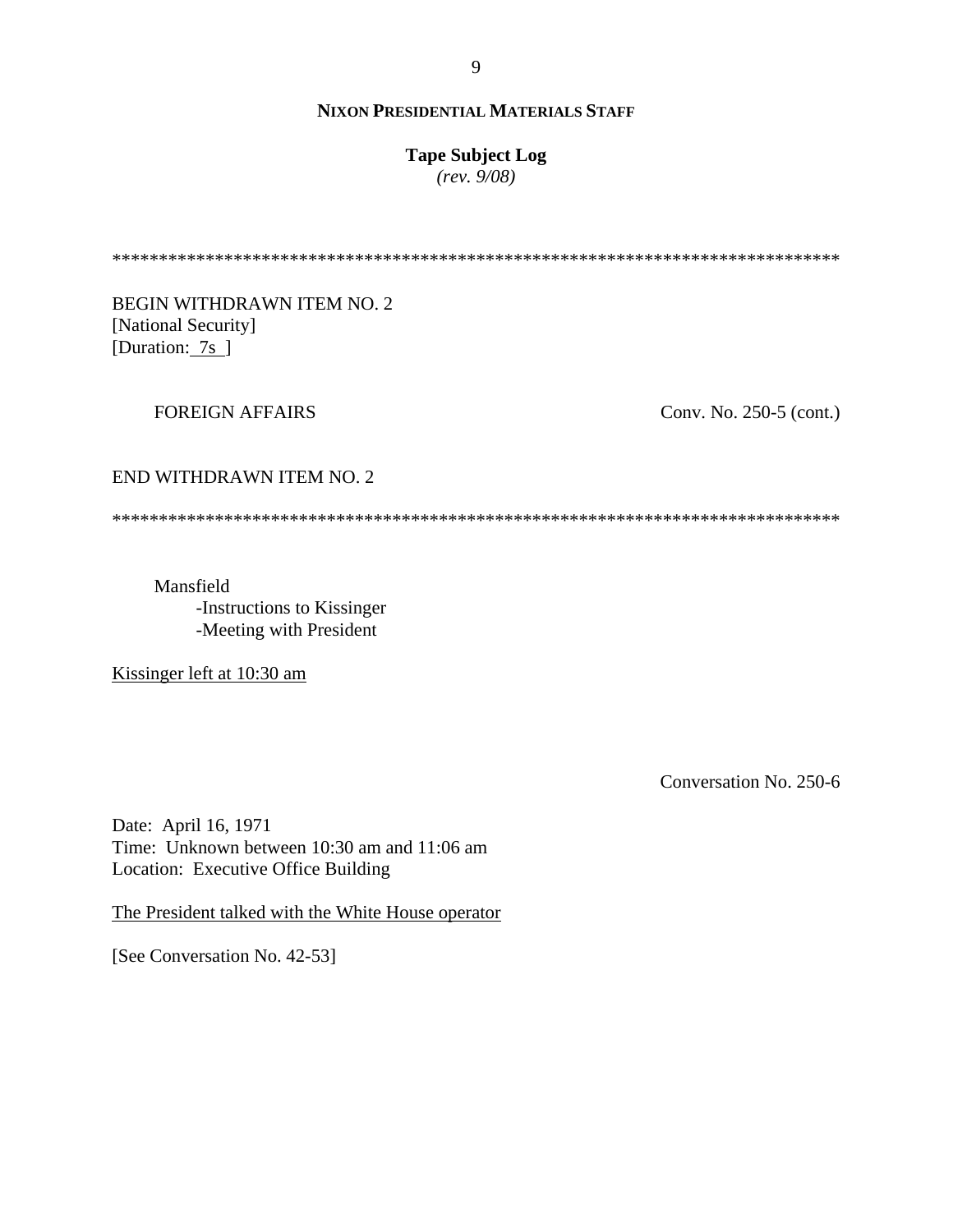# **Tape Subject Log**

*(rev. 9/08)*

Conversation No. 250-7

Date: April 16, 1971 Time: 11:06 am - 11:12 am Location: Executive Office Building

The President talked with Charles W. Colson

[See Conversation No. 42-54]

Conversation No. 250-8

Date: April 16, 1971 Time: Unknown between 11:12 am and 11:20 am Location: Executive Office Building

The President talked with H. R. ("Bob") Haldeman

Haldeman's schedule -Meeting with President

Conversation No. 250-9

Date: April 16, 1971 Time: 11:20 am - 11:58 am Location: Executive Office Building

The President met with H. R. ("Bob") Haldeman

Charles W. Colson -Tasks

President's policies -Defensive attitude -John B. Connally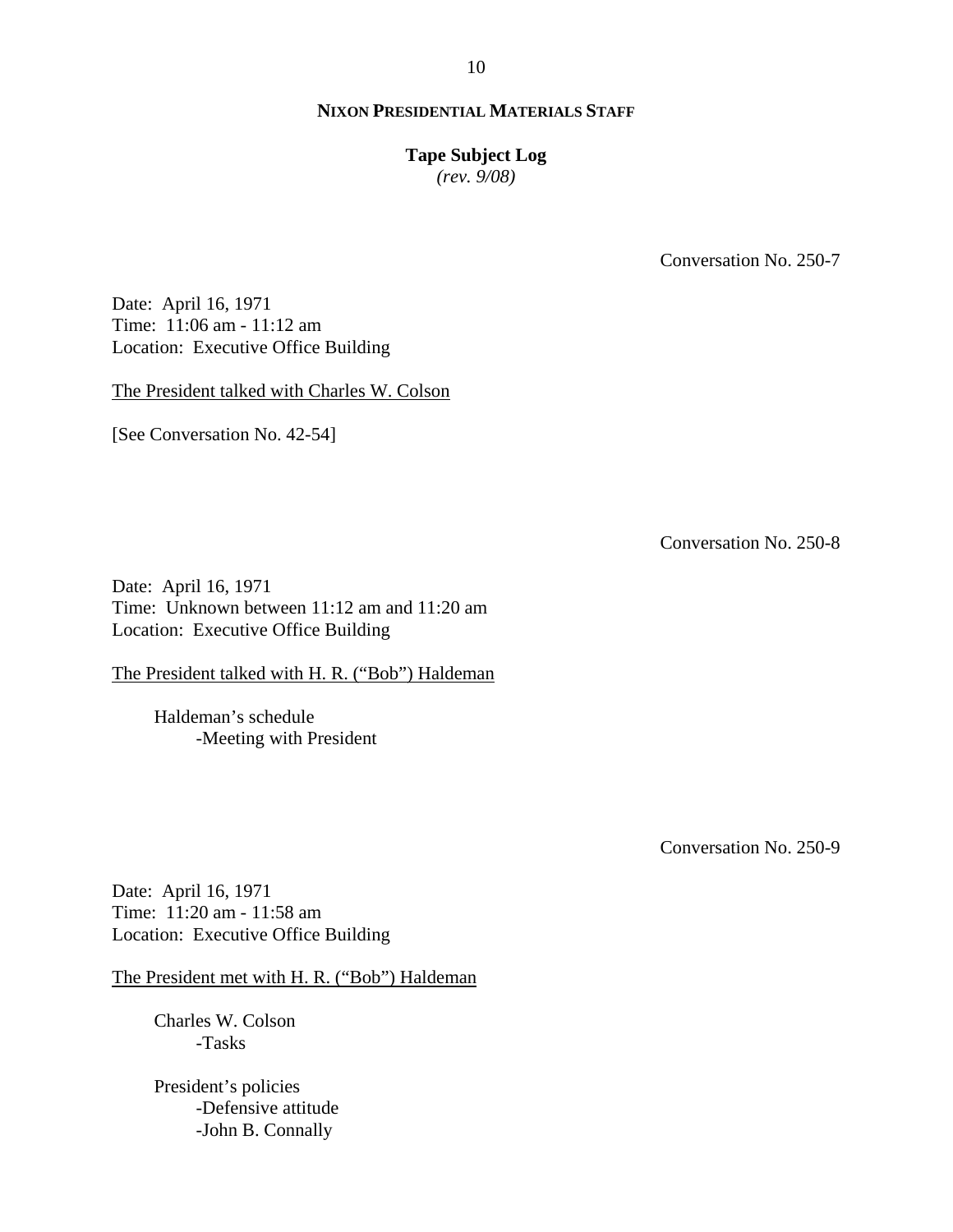# **Tape Subject Log**

*(rev. 9/08)*

-People's Republic of China [PRC] -Trade -Ping-pong -Richard V. ("Dick") Allen -Henry A. Kissinger

President's PRC initiative -Allen's views -Conservative reaction -Union of Soviet Socialist Republics [USSR] -Vietnam -Allen's view on conservatives

#### Economy

-Allen's views -Gross National Product [GNP] -Automobile and housing sales -Retail sales -Stock market -Public confidence

#### Staff

-Allen's views -Surrogates -Surveillance -Kissinger's staff -State Department -Defense Department -Allen -W[illiam] Stuart Symington -Melvin R. Laird

#### Economy

-King Resources Corporation -Stock market -John M. King -King Resources Corporation

## Staff

-Need for "Gaullists" -Allen

Conv. No. 250-9 (cont.)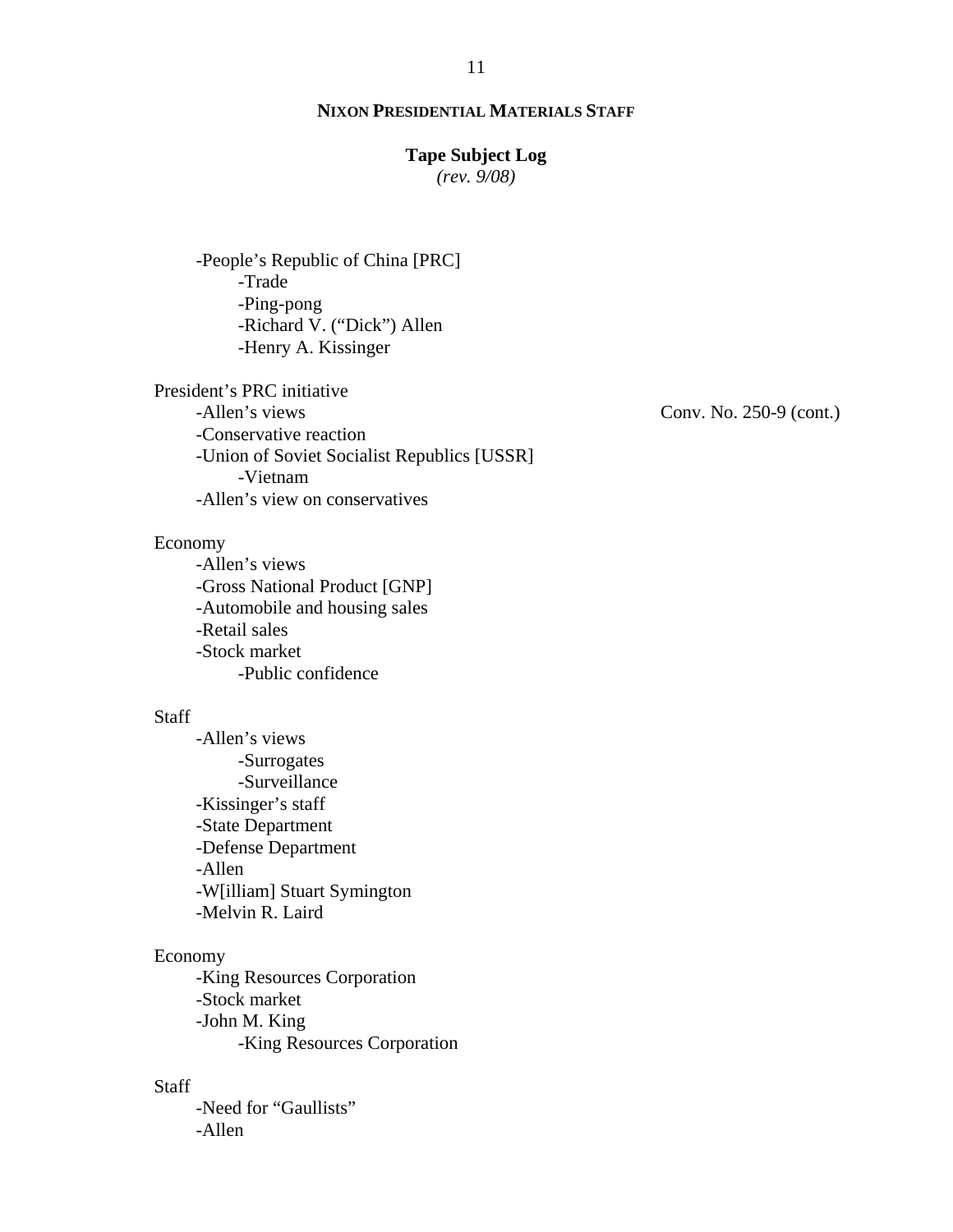#### **Tape Subject Log**

*(rev. 9/08)*

-Tom C. Huston -Tenure in office -John N. Mitchell -Allen -Houston -Surveillance

State Department

-Kissinger -Joseph J. Sisco

Polls

-Opinion Research Corporation [ORC] -George H. Gallup -Expectations -Possible Summit meeting -Economic conditions

# **Staff**

-Possible changes -President's conversation with an unknown person -Memorandum -Robert H. Finch -Donald H. Rumsfeld -Clark MacGregor -Problems -Need for surveillance -Connally

#### Congress

-Hugh Scott

President's schedule -Peter G. Peterson -Textiles -Michael J. ("Mike") Mansfield

Staff and Cabinet

-Need for different personalities

-Need for fighters

Conv. No. 250-9 (cont.)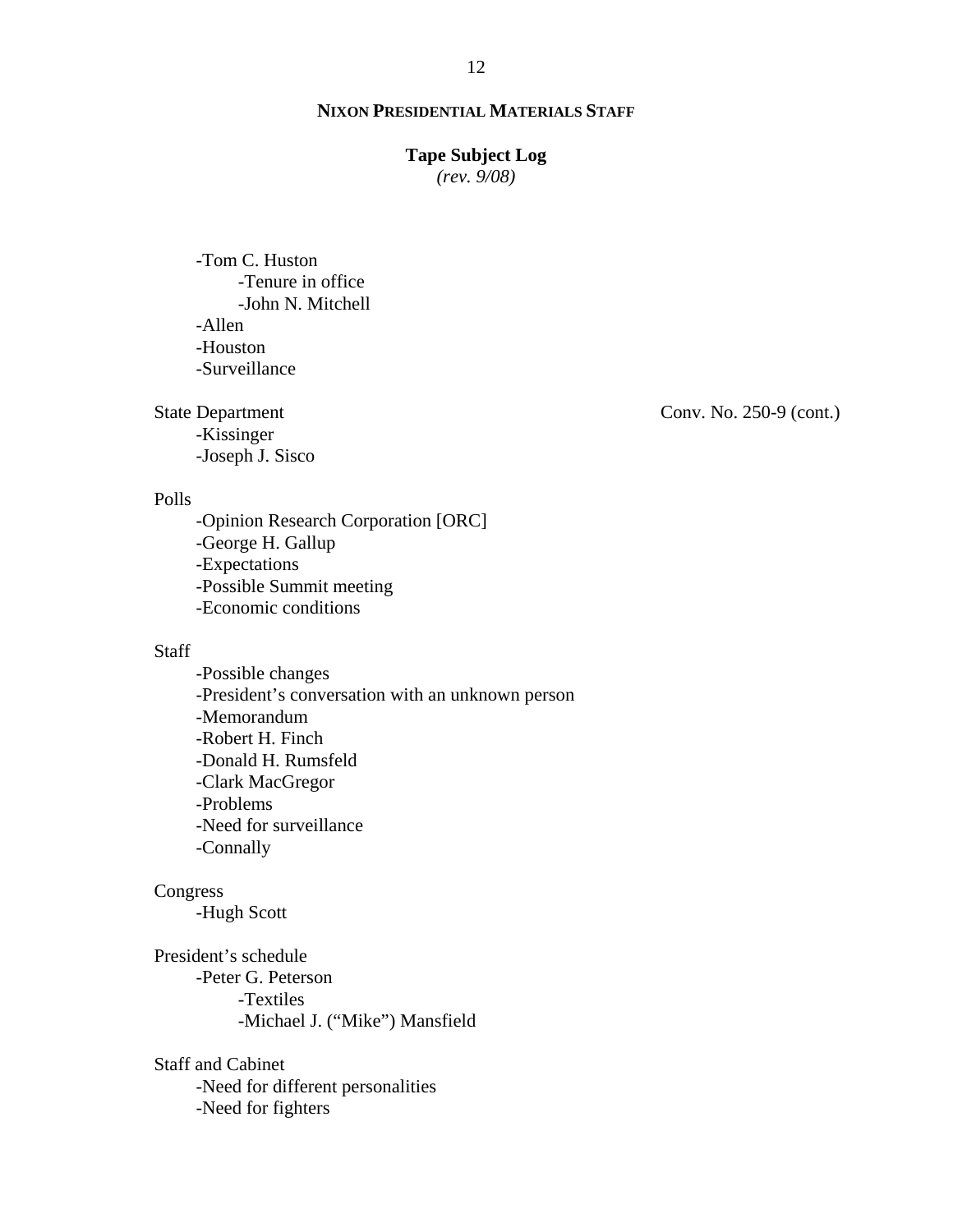# **Tape Subject Log**

*(rev. 9/08)*

Summit meeting -Poll -Announcement -Timing

Cabinet changes -Timing -Submission to Senate -Possible interim appointments -Herbert W. Kalmbach -Maurice H. Stans -Department of Commerce -Possible appointment -Clifford M. Hardin -Department of Agriculture -George W. Romney -John A. Volpe -Romney -William P. Rogers and Laird -Secretary of the Treasury -Assistant secretaries

Ambassadorial appointments -Kissinger -Henry A. Byroade -General Alexander M. Haig, Jr.'s opinion -Latin America -PRC -Rogers

Public opinion -Latin America -Revolutions -Africa -Asia -Pakistan

Conv. No. 250-9 (cont.)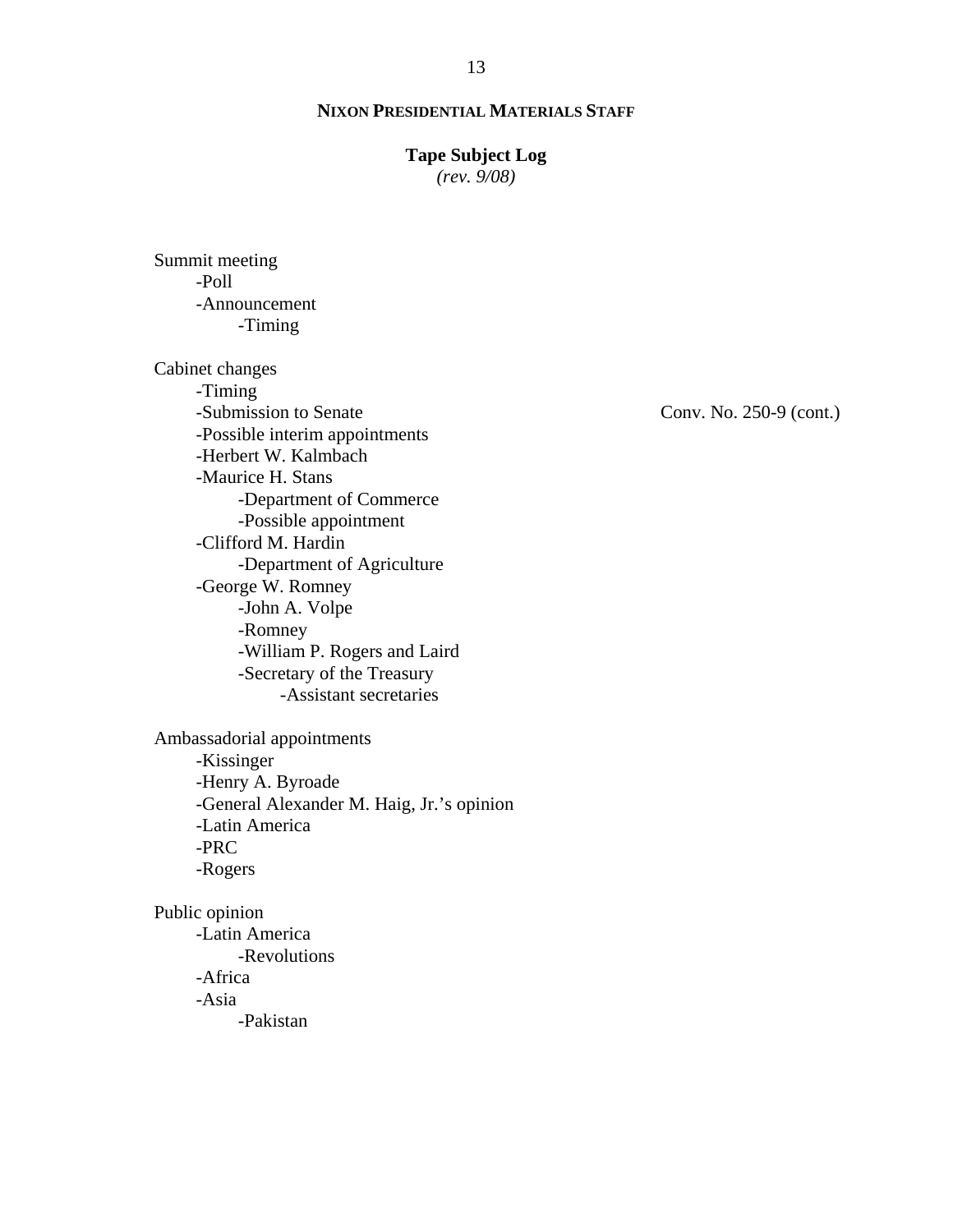# **Tape Subject Log**

*(rev. 9/08)*

\*\*\*\*\*\*\*\*\*\*\*\*\*\*\*\*\*\*\*\*\*\*\*\*\*\*\*\*\*\*\*\*\*\*\*\*\*\*\*\*\*\*\*\*\*\*\*\*\*\*\*\*\*\*\*\*\*\*\*\*\*\*\*\*\*\*\*\*\*\*\*\*\*\*\*\*\*\*

BEGIN WITHDRAWN ITEM NO. 2 [Personal Returnable] [Duration: 9s ]

#### END WITHDRAWN ITEM NO. 2

Conv. No. 250-9 (cont.)

\*\*\*\*\*\*\*\*\*\*\*\*\*\*\*\*\*\*\*\*\*\*\*\*\*\*\*\*\*\*\*\*\*\*\*\*\*\*\*\*\*\*\*\*\*\*\*\*\*\*\*\*\*\*\*\*\*\*\*\*\*\*\*\*\*\*\*\*\*\*\*\*\*\*\*\*\*\*

Preparation for editors' meeting -Surveillance -Instructions for Patrick J. Buchanan -Bombings by dissidents -Schools and other institutions -Casualties -Polls -Press story -College campuses -Daniel P. ("Pat") Moynihan -Federal Bureau of Investigation [FBI] Vietnam War -Opposition -Prisoners of War [POWs] -POW wives -Colson -Major General James D. ("Don") Hughes -Kissinger's relations with POW wives -Colson -Kissinger -Hughes' views -Speech -Kissinger's draft -Hughes' views -Rogers -Position of Secretary of State -Kissinger -"Doves"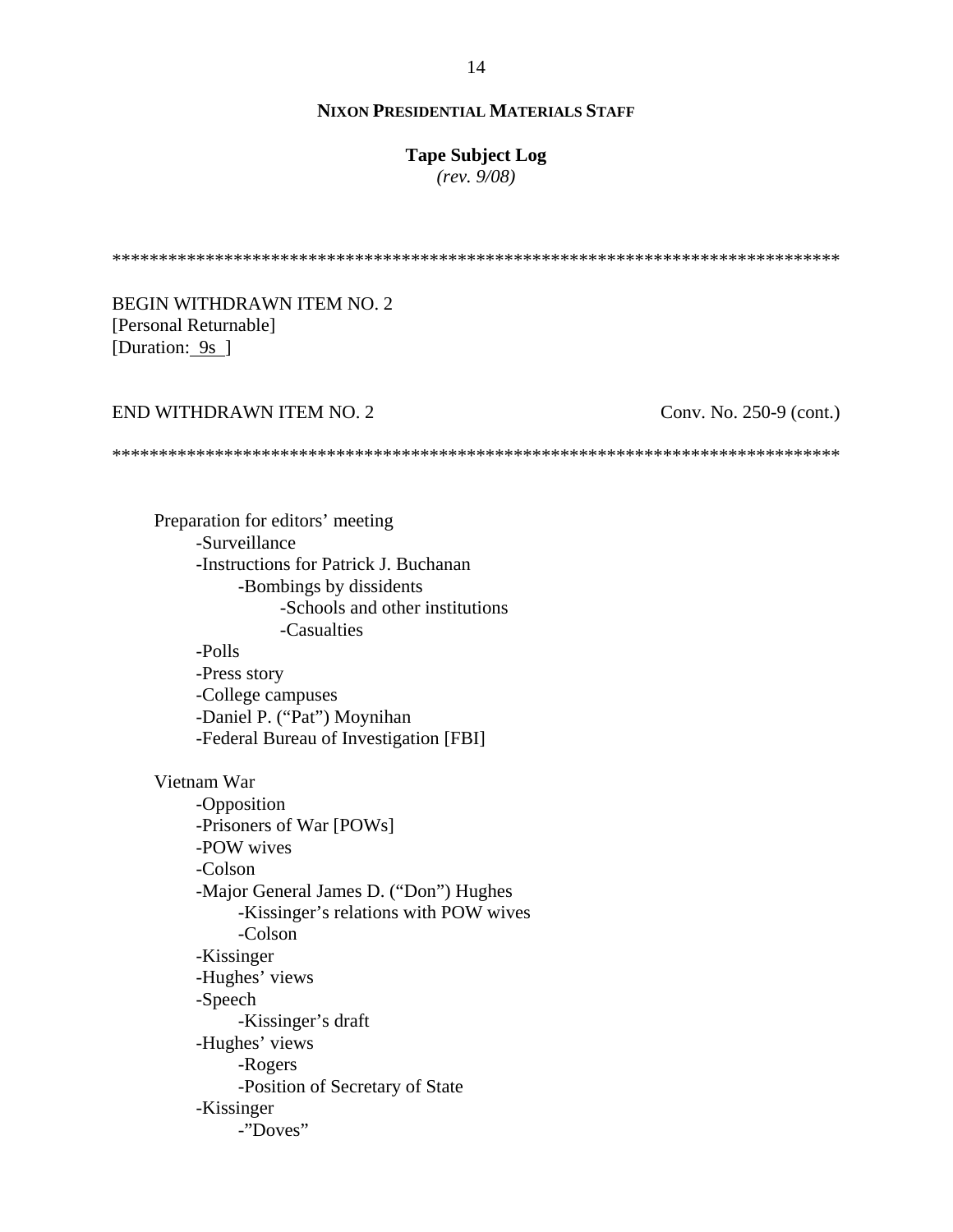#### **Tape Subject Log**

*(rev. 9/08)*

Conv. No. 250-9 (cont.) -Hughes -Edward M. ("Ted") Kennedy -POW issue -President's options -Hughes -Colson -Kissinger -John A. Scali -Instructions to Haldeman to get advice on President's forthcoming visit to US Marines at Camp Pendelton -Peterson

President's PRC initiative -Scali's views -Need for flexibility -Visit by United States' ping pong team -Location -Shanghai -Competitiveness -Chairman of US ping pong team [Graham B. Steenhoven]

President's schedule

Preparation for editors' meeting

President's schedule -Visit of Rio Grande City High School Student Council -Vice President Spiro T. Agnew

The President and Haldeman left at 11:58 am

Conversation No. 250-10

Date: April 16, 1971 Time: Unknown between 12:45 pm and 3:15 pm Location: Executive Office Building

The President talked with Manolo Sanchez

Request to come over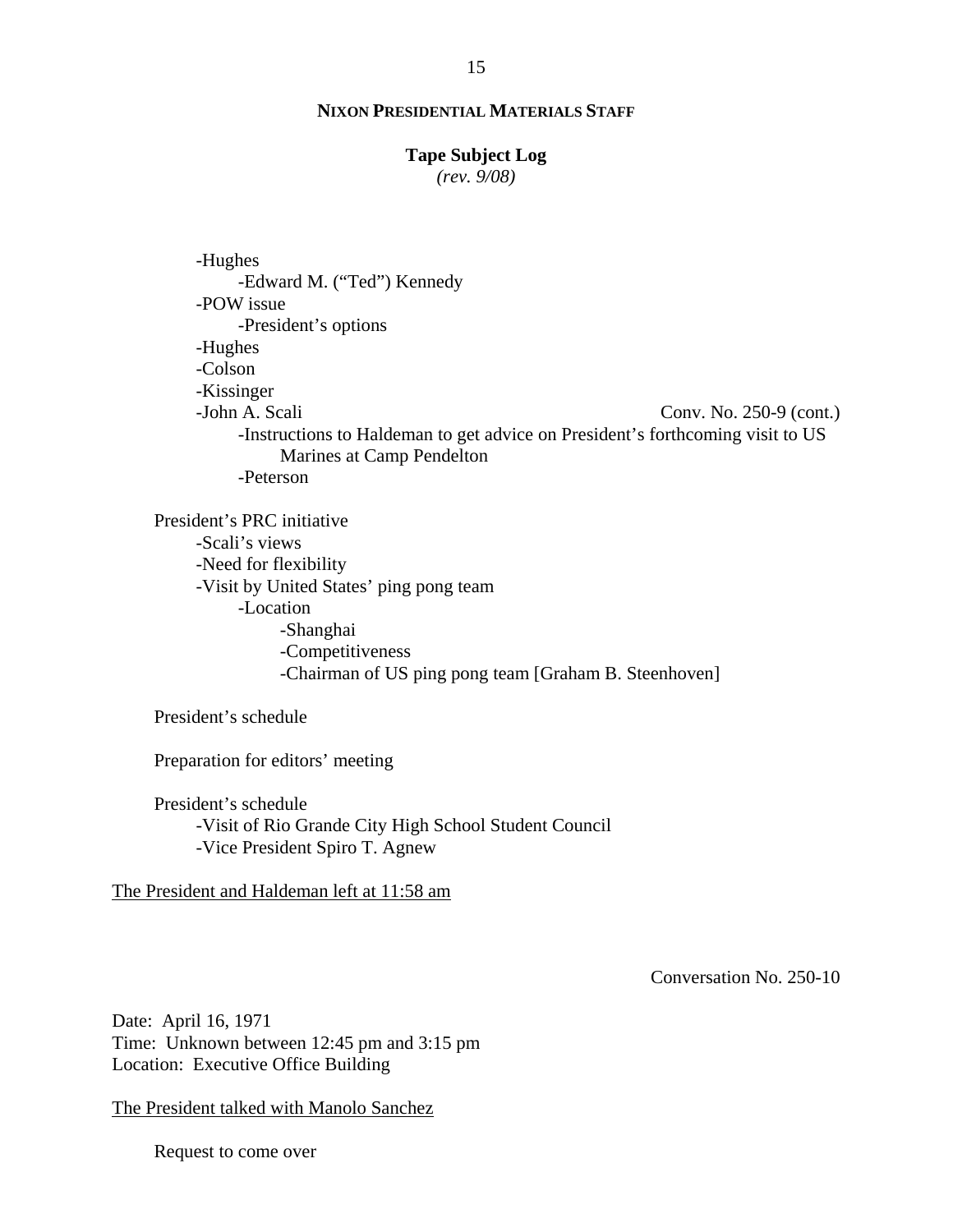16

### **NIXON PRESIDENTIAL MATERIALS STAFF**

# **Tape Subject Log**

 $(rev. 9/08)$ 

Conversation No. 250-11 Date: April 16, 1971 Time: Unknown between 12:45 pm and 3:15 pm Location: Executive Office Building The President met with Stephen B. Bull Conv. No. 250-9 (cont.) **BEGIN WITHDRAWN ITEM NO. 1** [Personal Returnable] [Duration: 3s ] END WITHDRAWN ITEM NO. 1 

Bull left at an unknown time before 3:15 pm

Conversation No. 250-12

Date: April 16, 1971 Time: Unknown between 12:45 pm and 3:15 pm Location: Executive Office Building

The President met with an unknown woman

Unknown person's schedule

The unknown woman left at an unknown time before 3:15 pm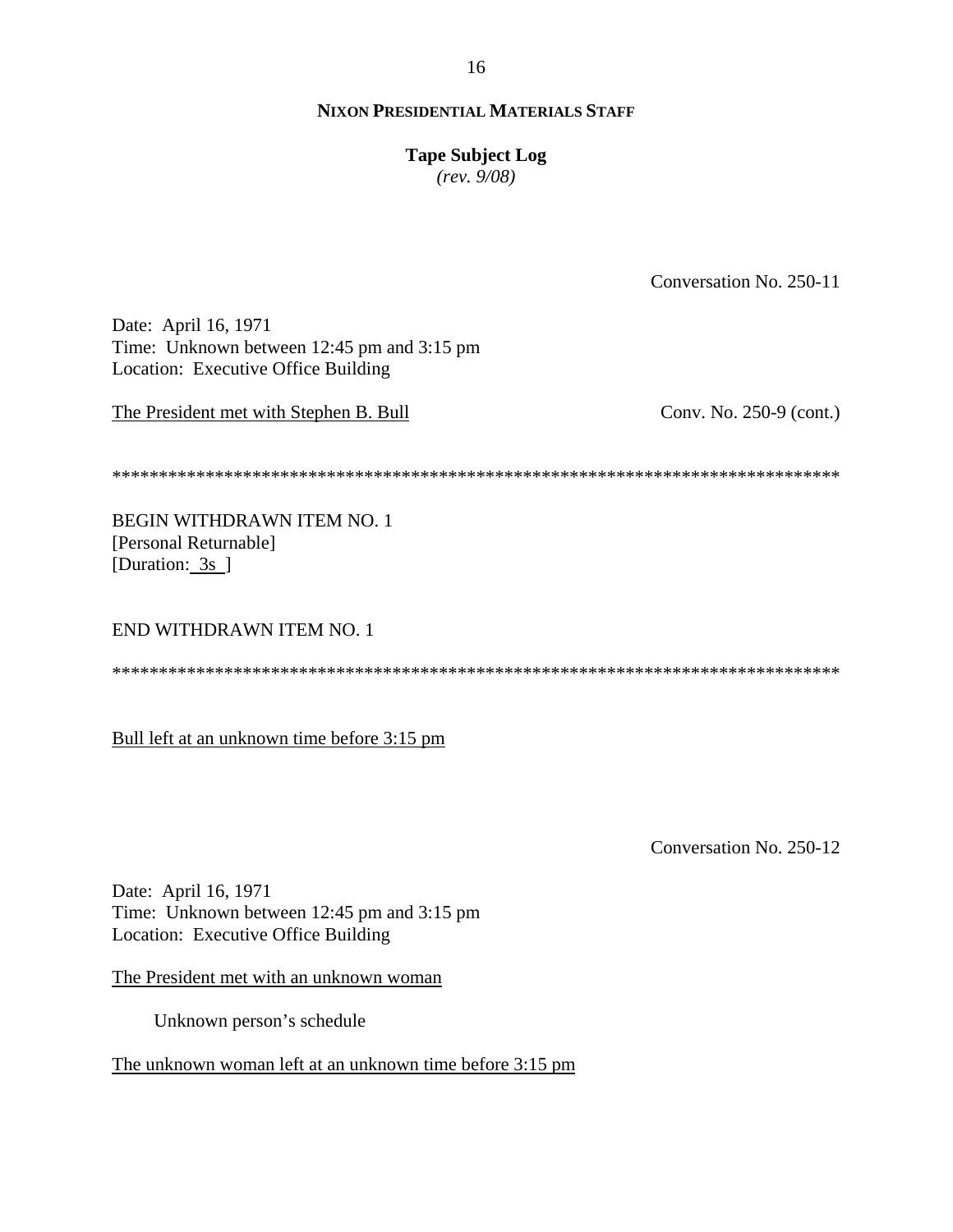# **Tape Subject Log**

 $(rev. 9/08)$ 

Conversation No. 250-13

Date: April 16, 1971 Time: Unknown between 12:45 pm and 3:15 pm Location: Executive Office Building

The President talked with an unknown person [H. R. ("Bob") Haldeman?]

[Prisoner of War wives] -Instructions for unknown person [Haldeman?] -William P. Rogers' assignment -Major General James D. ("Don") Hughes

Conversation No. 250-14

Date: April 16, 1971 Time: Unknown between 12:45 pm and 3:15 pm Location: Executive Office Building

The President met with an unknown person

BEGIN WITHDRAWN ITEM NO. 1 [Personal Returnable] [Duration: 2s ]

END WITHDRAWN ITEM NO. 1

The unknown person left at an unknown time before 3:15 pm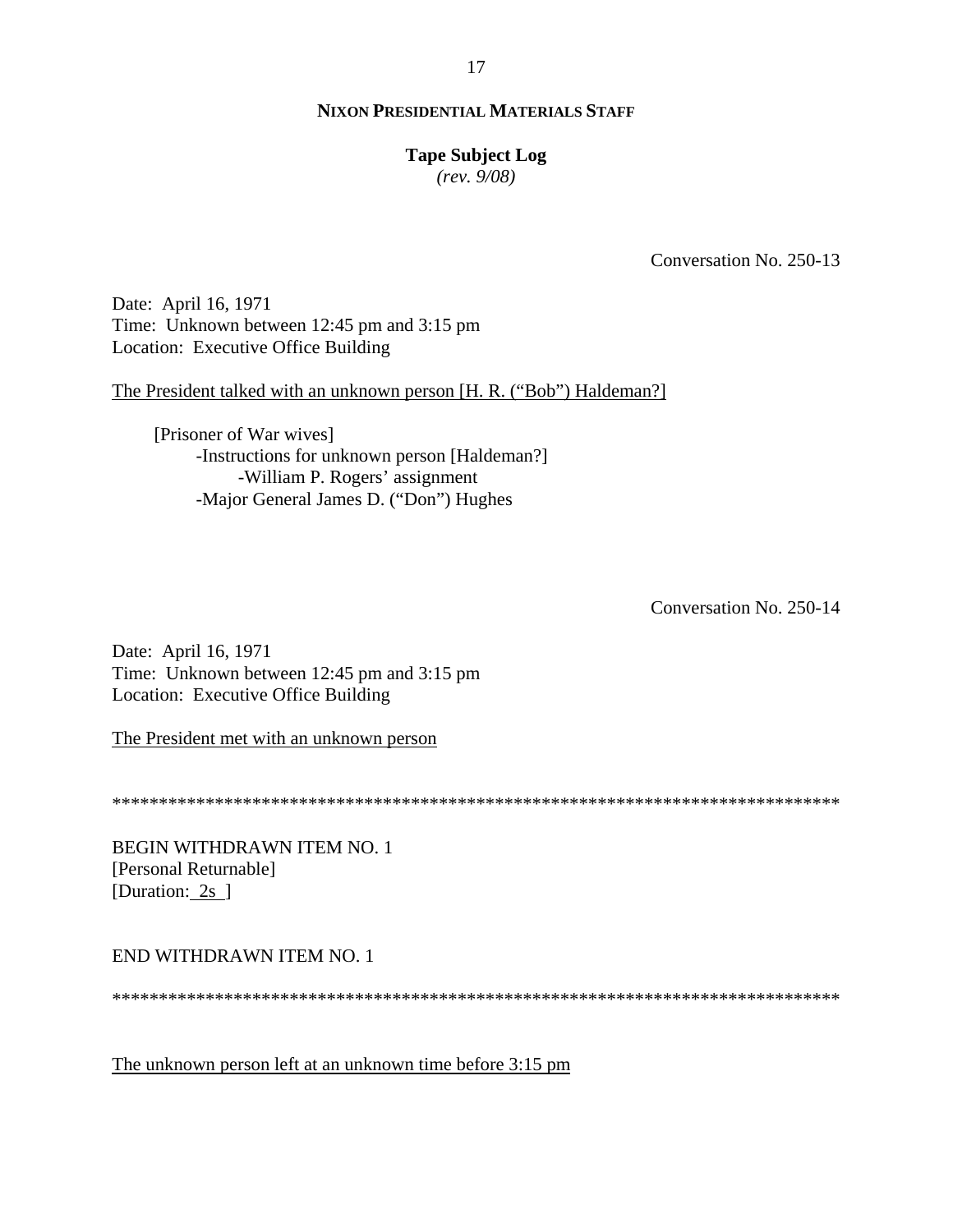# **Tape Subject Log**

*(rev. 9/08)*

Conversation No. 250-16

Date: April 16, 1971 Time: 3:15 pm - 3:27 pm Location: Executive Office Building

The President met with Ronald L. Ziegler

Preparation for editors' meeting -Federal Bureau of Investigation [FBI] surveillance -Patrick J. Buchanan -Questions -Ziegler's responses to press -News conference, April 16, 1971 -"False impression" of FBI as spying on law-abiding citizens -President's possible responses -Richard A. Moore -*Washington Post* article -President's instructions for Buchanan -Press irresponsibility -Surveillance -*Washington Post* -Scare story -Cameras on White House -Lafayette Park -Press corps -Instructions to Ziegler -Justice Department -J. Edgar Hoover -Wiretapping -FBI -[*New York Times* story of April 16, 1971] -Allegation of FBI monitoring telephone conversation [involving John Dowdy] -Wiretapping -President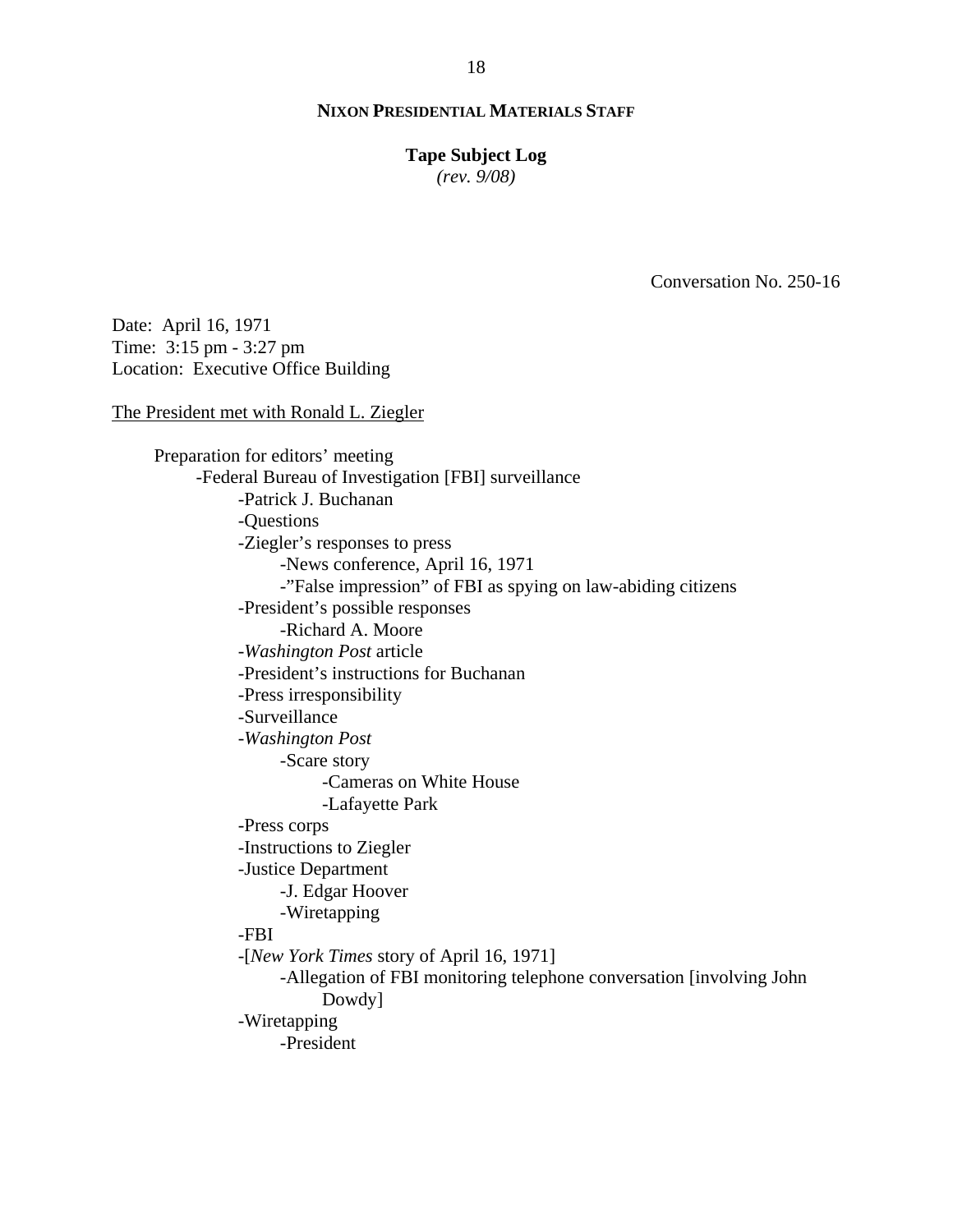# **Tape Subject Log**

*(rev. 9/08)*

\*\*\*\*\*\*\*\*\*\*\*\*\*\*\*\*\*\*\*\*\*\*\*\*\*\*\*\*\*\*\*\*\*\*\*\*\*\*\*\*\*\*\*\*\*\*\*\*\*\*\*\*\*\*\*\*\*\*\*\*\*\*\*\*\*\*\*\*\*\*\*\*\*\*\*\*\*\*

BEGIN WITHDRAWN ITEM NO. 1 [National Security] [Duration: 6s]

# FOREIGN AFFAIRS

Conv. No. 250-16 (cont.)

#### END WITHDRAWN ITEM NO. 1

\*\*\*\*\*\*\*\*\*\*\*\*\*\*\*\*\*\*\*\*\*\*\*\*\*\*\*\*\*\*\*\*\*\*\*\*\*\*\*\*\*\*\*\*\*\*\*\*\*\*\*\*\*\*\*\*\*\*\*\*\*\*\*\*\*\*\*\*\*\*\*\*\*\*\*\*\*\*

Preparation for editors' meeting -FBI surveillance -President's possible responses -Robert F. ("Bobby") Kennedy -Use of wiretapping -Edmund S. Muskie and Charles H. Percy -Administration's policy -President's possible responses to press -Phony issue -Richard G. Kleindienst -Press -Peter Lisagor -*New York Times* story -Ziegler's response to question at news conference -FBI's responsibility -Crimes -Arrests -National security -Press -Need for firmness

Ziegler left at 3:27 pm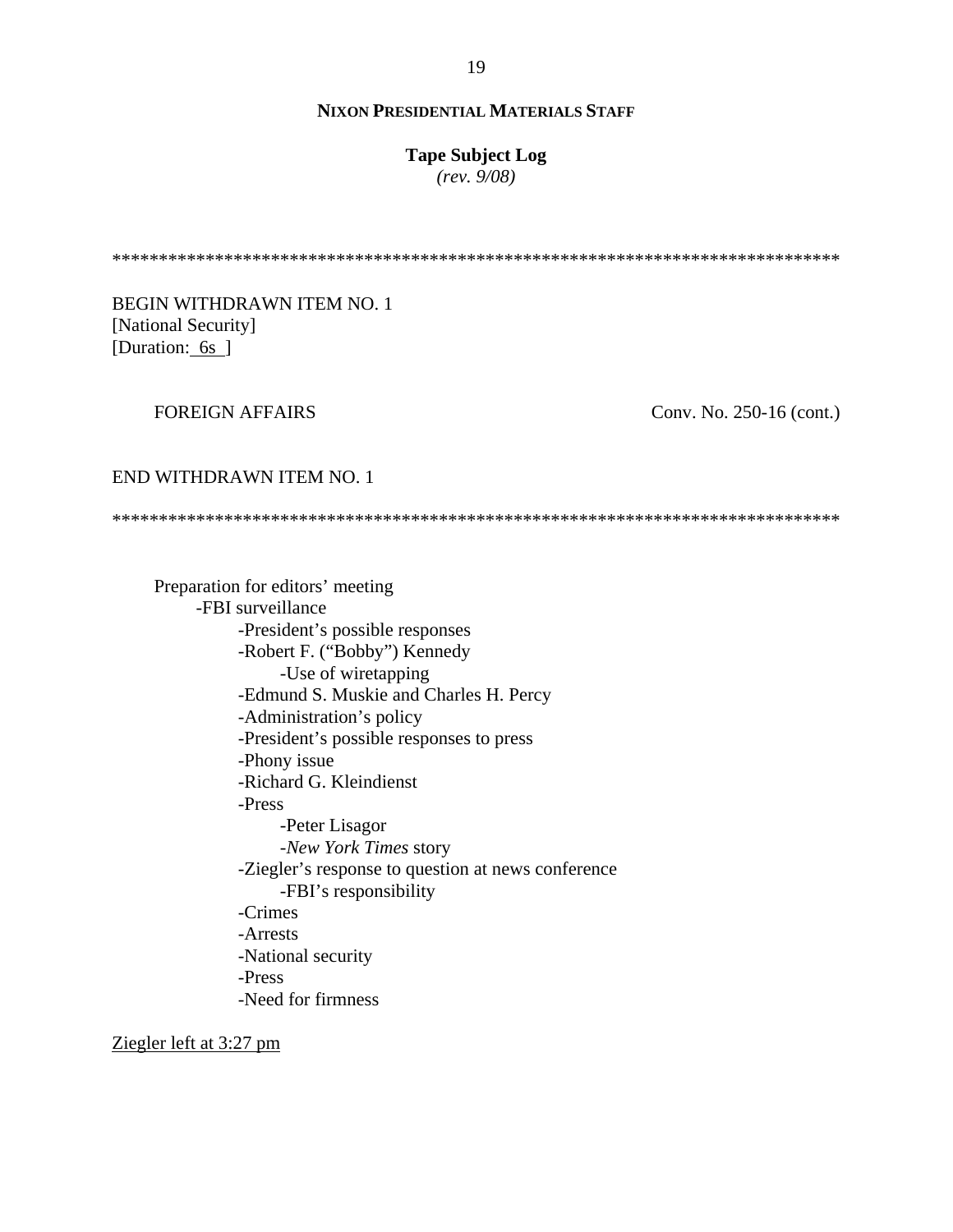#### **Tape Subject Log**

*(rev. 9/08)*

Conversation No. 250-17

Date: April 16, 1971 Time: Unknown between 3:27 pm and 5:30 pm Location: Executive Office Building

Manolo Sanchez met with an unknown woman

Conv. No. 250-16 (cont.)

President's schedule -President's meeting with an unknown person

Sanchez and the unknown woman left at an unknown time before 5:30 pm

Conversation No. 250-18

Date: April 16, 1971 Time: Unknown between 3:27 pm and 5:30 pm Location: Executive Office Building

The President talked with H. R. ("Bob") Haldeman

Bombings -California -Cost of arson at Santa Cruz campus of University of California, April 8, 1971 -Riots in Washington -Leftists -Costs -Figures from General Services Administration [GSA] -Bombings of federal buildings -Need for statistics on bombings in states -Federal Bureau of Investigation [FBI] -Patrick J. Buchanan -Investigation -Staff responsibility -John D. Ehrlichman

Press story

-George P. Shultz -Chicago -Harvard University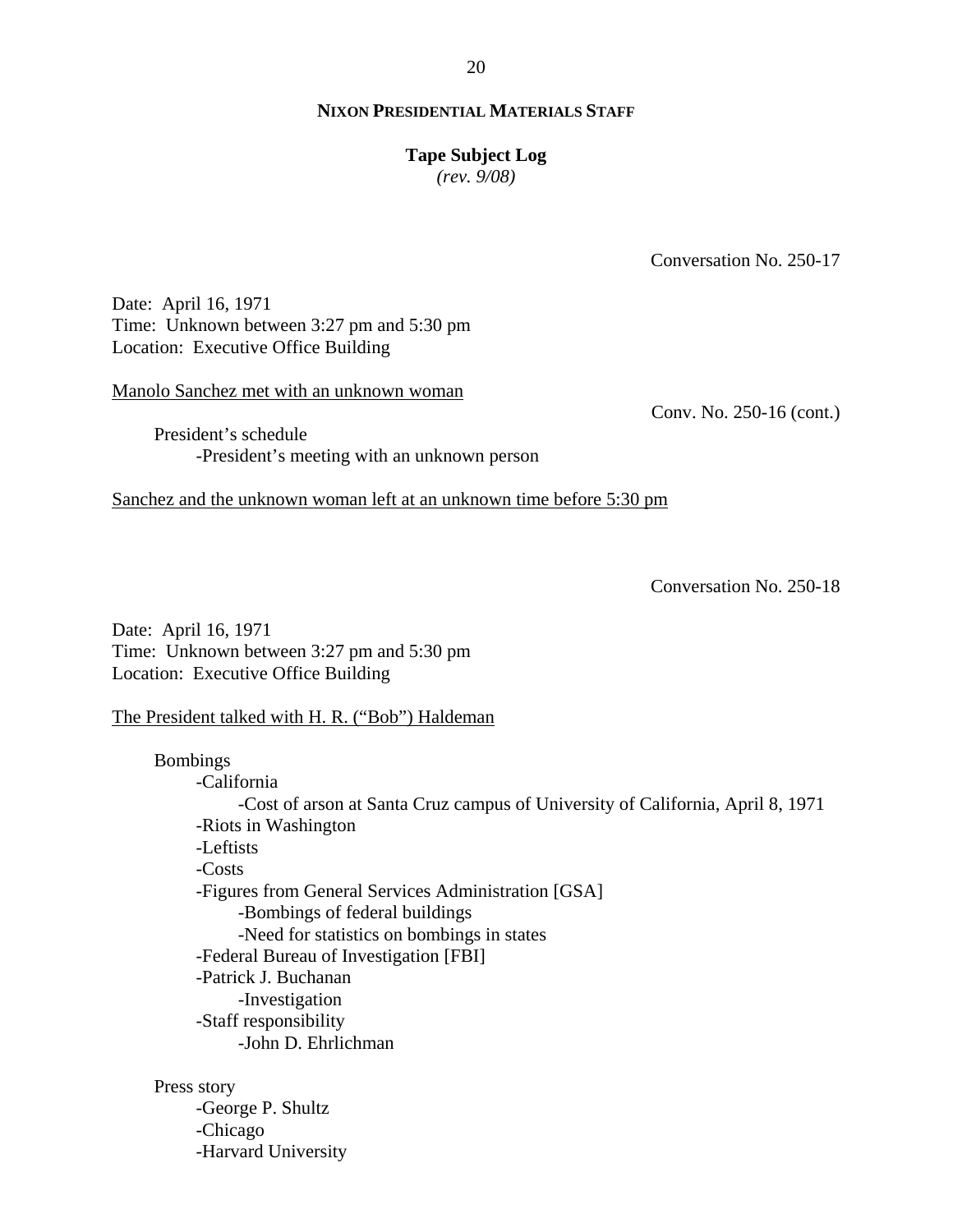# **Tape Subject Log**

*(rev. 9/08)*

Stock market -Rise -Record level

President's schedule -Buchanan -Interview with unknown man -Press -Appointments for April 17, 1971 -Michael J. ("Mike") Mansfield -Peter G. Peterson -Mansfield

Conv. No. 250-18 (cont.)

Conversation No. 250-19

Date: April 16, 1971 Time: Unknown between 3:27 pm and 5:30 pm Location: Executive Office Building

The President talked with H. R. ("Bob") Haldeman

Preparation for editors' meeting -Rostrum -Press conference -Comments of unknown man -Presidential seal -Effect -Press conference -Sound pick-up -Press conference -Relations with press -Need for a relaxed attitude -President's advantage -Rostrum

President's schedule -Appointment for April 17, 1971 -Michael J. ("Mike") Mansfield -Timing -Unknown man [Mansfield?]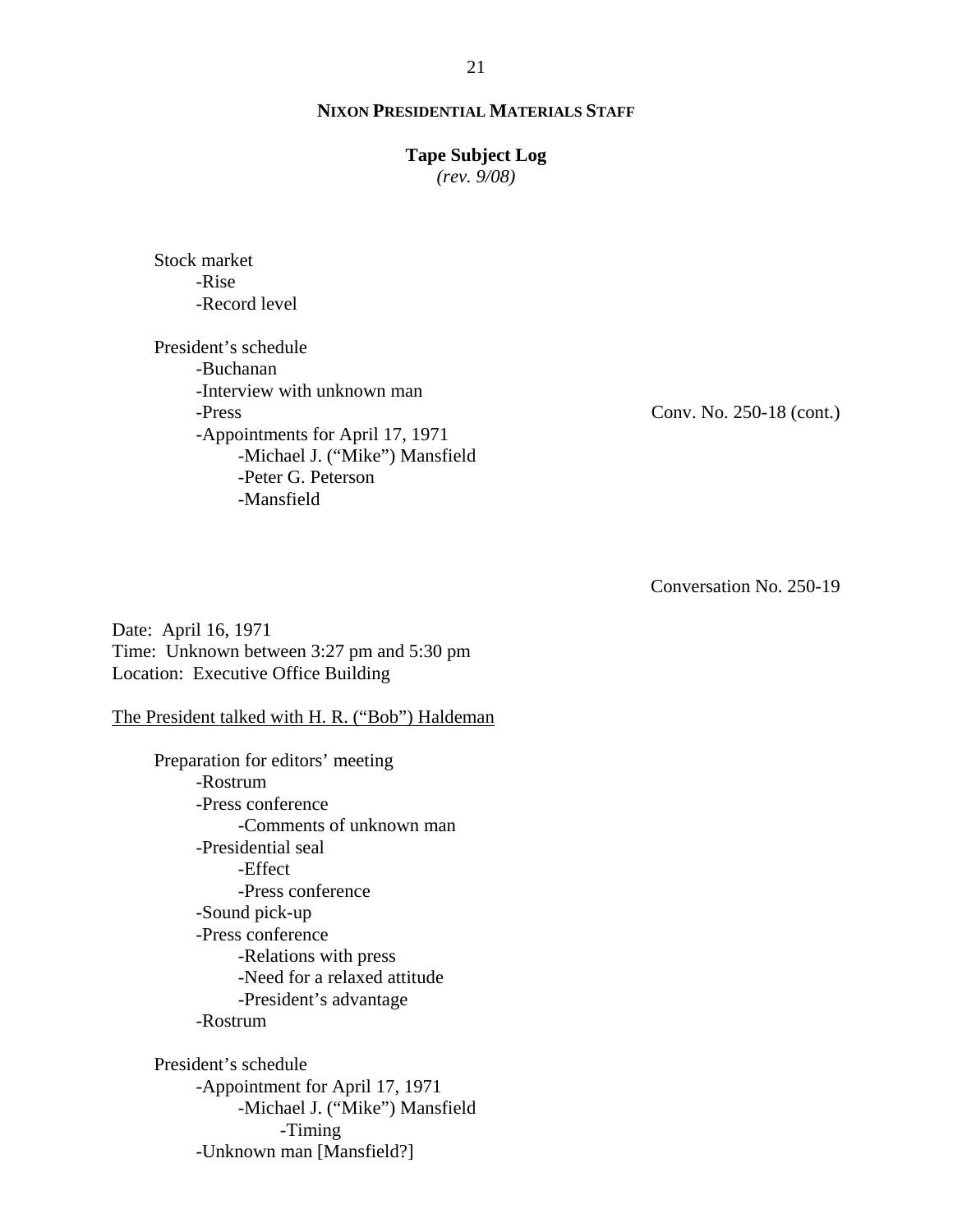### **Tape Subject Log**

*(rev. 9/08)*

Union of Soviet Socialist Republics [USSR] -"Hawks" -Summit -Leonid I. Brezhnev -President's policy -President's forthcoming discussions with unknown man [Mansfield?]

Conv. No. 250-18 (cont.)

Conversation No. 250-20

Date: April 16, 1971 Time: Unknown between 3:27 pm and 5:30 pm Location: Executive Office Building

The President talked with an unknown person

\*\*\*\*\*\*\*\*\*\*\*\*\*\*\*\*\*\*\*\*\*\*\*\*\*\*\*\*\*\*\*\*\*\*\*\*\*\*\*\*\*\*\*\*\*\*\*\*\*\*\*\*\*\*\*\*\*\*\*\*\*\*\*\*\*\*\*\*\*\*\*\*\*\*\*\*\*\*

BEGIN WITHDRAWN ITEM NO. 1 [Personal Returnable] [Duration: 4s ]

#### END WITHDRAWN ITEM NO. 1

\*\*\*\*\*\*\*\*\*\*\*\*\*\*\*\*\*\*\*\*\*\*\*\*\*\*\*\*\*\*\*\*\*\*\*\*\*\*\*\*\*\*\*\*\*\*\*\*\*\*\*\*\*\*\*\*\*\*\*\*\*\*\*\*\*\*\*\*\*\*\*\*\*\*\*\*\*\*

Conversation No. 250-21

Date: April 16, 1971 Time: Unknown between 3:27 pm and 5:30 pm Location: Executive Office Building

The President talked with an unknown person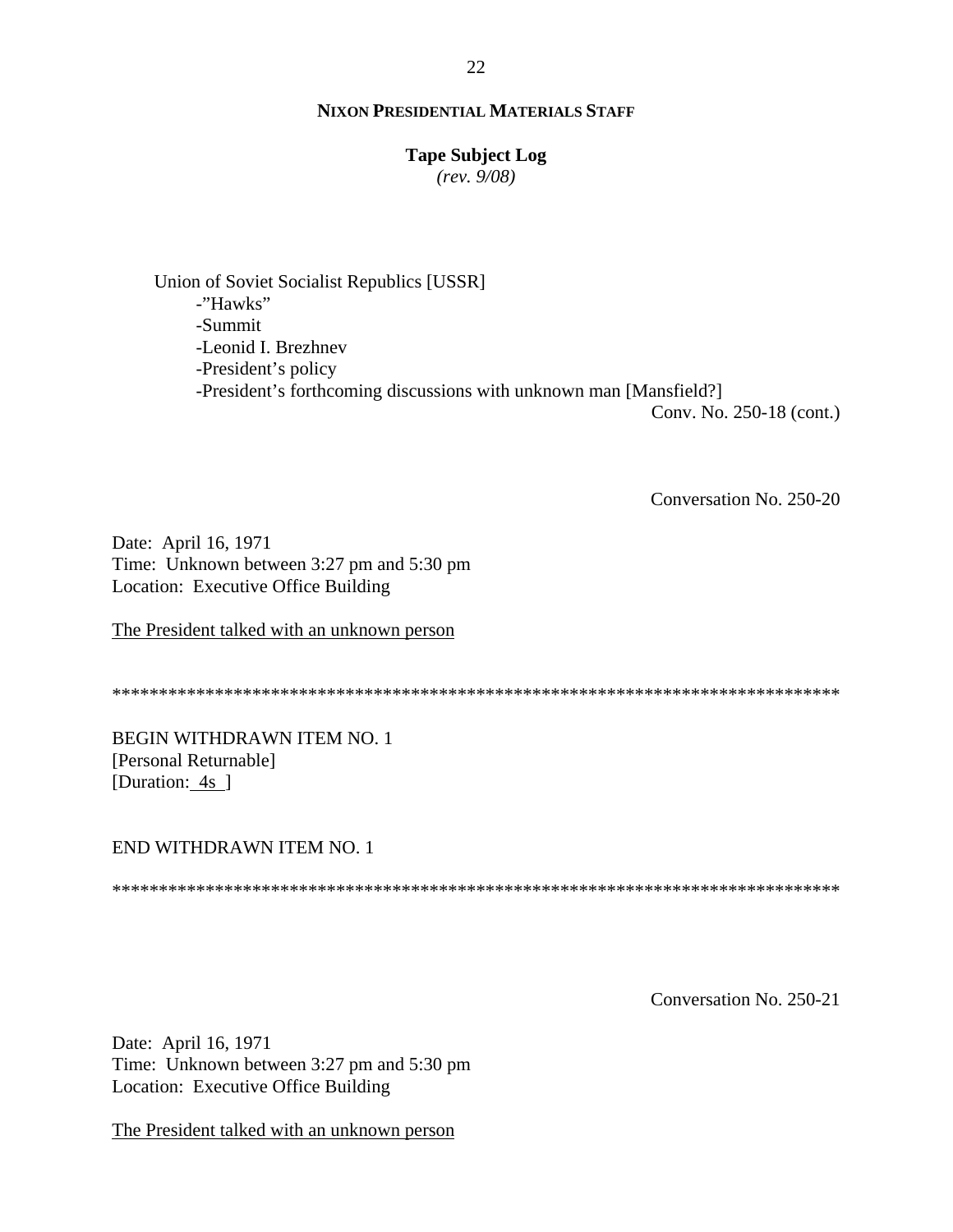**Tape Subject Log**

*(rev. 9/08)*

Conv. No. 250-19 (cont.) \*\*\*\*\*\*\*\*\*\*\*\*\*\*\*\*\*\*\*\*\*\*\*\*\*\*\*\*\*\*\*\*\*\*\*\*\*\*\*\*\*\*\*\*\*\*\*\*\*\*\*\*\*\*\*\*\*\*\*\*\*\*\*\*\*\*\*\*\*\*\*\*\*\*\*\*\*\* BEGIN WITHDRAWN ITEM NO. 1 [Personal Returnable] [Duration: 14s ] END WITHDRAWN ITEM NO. 1 \*\*\*\*\*\*\*\*\*\*\*\*\*\*\*\*\*\*\*\*\*\*\*\*\*\*\*\*\*\*\*\*\*\*\*\*\*\*\*\*\*\*\*\*\*\*\*\*\*\*\*\*\*\*\*\*\*\*\*\*\*\*\*\*\*\*\*\*\*\*\*\*\*\*\*\*\*\*

Conversation No. 250-22

Date: April 16, 1971 Time: Unknown between 3:27 pm and 5:30 pm Location: Executive Office Building

The President met with an unknown man [Alexander P. Butterfield?]

President's meeting with newspaper editors

Herbert G. Klein

The unknown man [Butterfield?] left at an unknown time before 5:30 pm

Conversation No. 250-23

Date: April 16, 1971 Time: 5:30 pm - 5:32 pm Location: Executive Office Building

Henry A. Kissinger talked with the President

[See Conversation No. 42-55]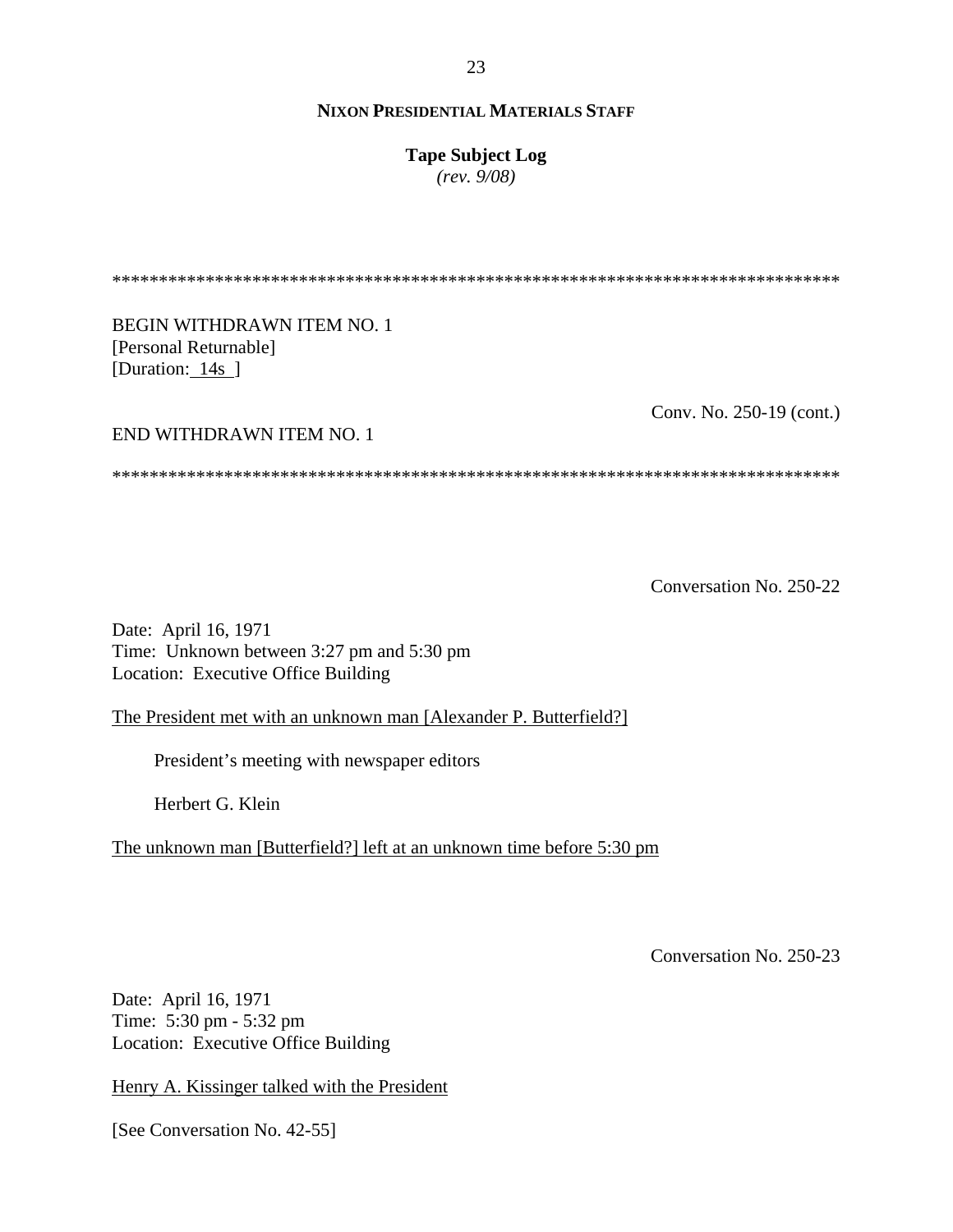#### 24

## **NIXON PRESIDENTIAL MATERIALS STAFF**

#### **Tape Subject Log**

*(rev. 9/08)*

Conversation No. 250-24

Date: April 16, 1971 Time: Unknown between 5:32 pm and 5:33 pm Location: Executive Office Building

The President talked with an unknown person

Conv. No. 250-21 (cont.)

President's schedule

Conversation No. 250-25

Date: April 16, 1971 Time: 5:33 pm - 5:34 pm Location: Executive Office Building

The President talked with H. R. ("Bob") Haldeman

President's conversation with Henry A. Kissinger -James L. Buckley -John A. Scali -Views on Vietnam -Withdrawal -Need for Kissinger to speak with Scali -Instructions to Haldeman to meet with Scali, Kissinger, and Ronald L. Ziegler -Instructions for Kissinger -[Unintelligible name] -People's Republic of China [PRC] initiative -Scali's views -President's views -Kissinger -Instructions to Haldeman -Scali, Kissinger, and Ziegler -Clark MacGregor and George P. Shultz -Congress -Possible meeting with President -Instructions for Scali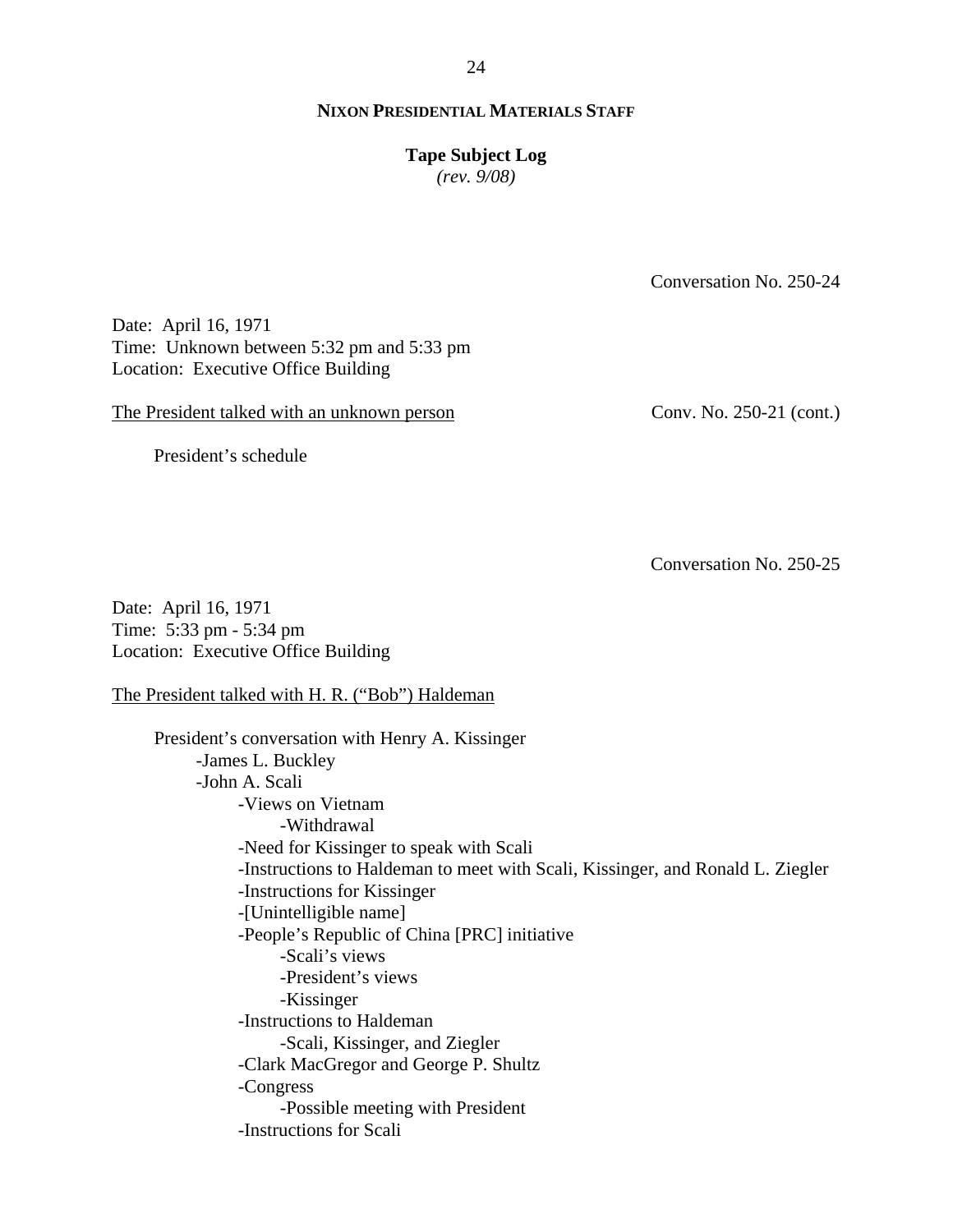# **Tape Subject Log**

 $(rev. 9/08)$ 

Conversation No. 250-26

Date: April 16, 1971 Time: Unknown between 5:34 pm and 7:04 pm Location: Executive Office Building

The President met with Manolo Sanchez

**BEGIN WITHDRAWN ITEM NO. 1** [Personal Returnable] [Duration: 2s ]

END WITHDRAWN ITEM NO. 1

Sanchez left at an unknown time before 7:04 pm

Conversation No. 250-27

Date: April 16, 1971 Time: Unknown between 5:34 pm and 7:04 pm Location: Executive Office Building

The President met with Manolo Sanchez

**BEGIN WITHDRAWN ITEM NO. 1** [Personal Returnable] [Duration:  $3s$ ]

END WITHDRAWN ITEM NO. 1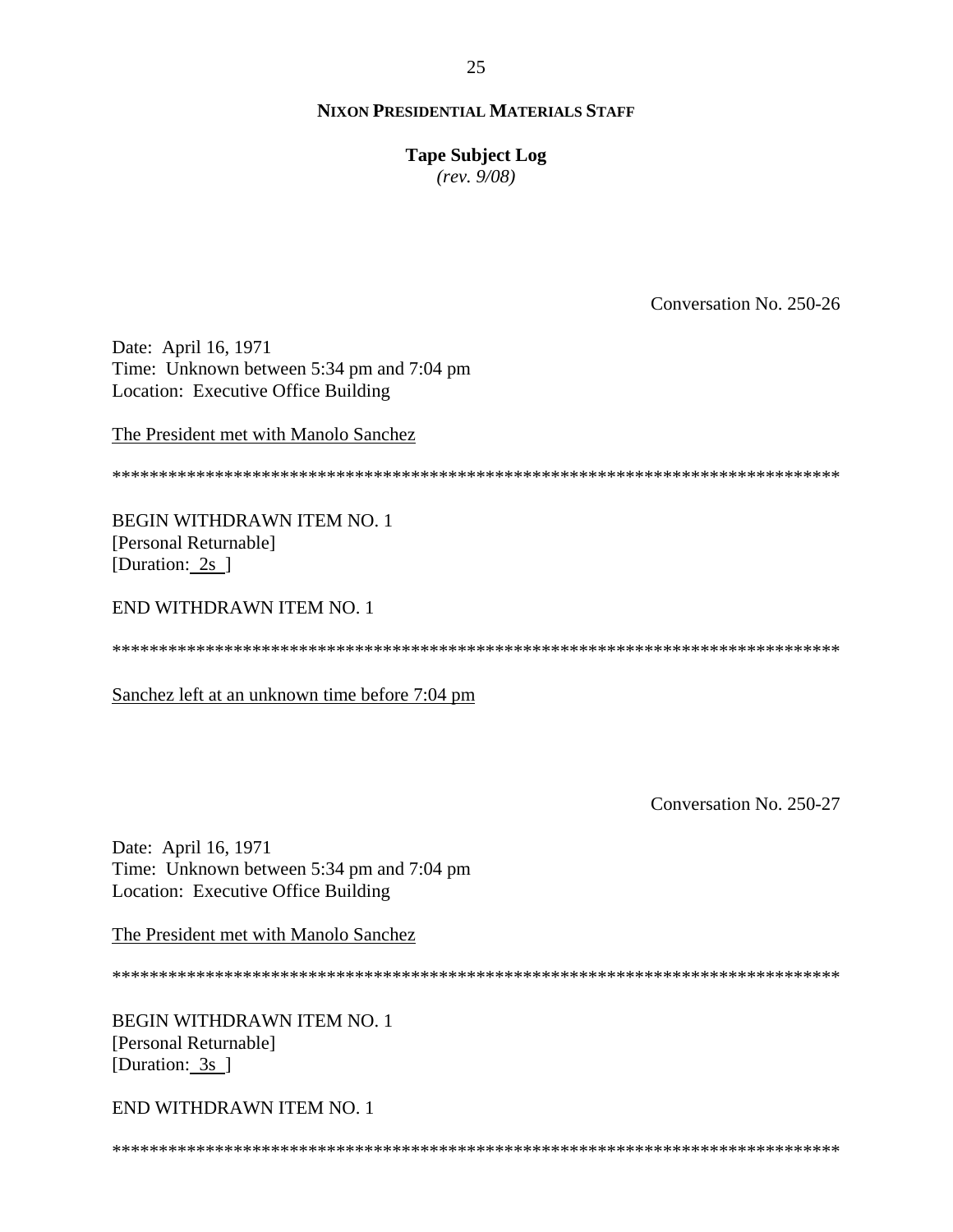#### 26

#### **NIXON PRESIDENTIAL MATERIALS STAFF**

## **Tape Subject Log**

*(rev. 9/08)*

Sanchez left at an unknown time before 7:04 pm

Conversation No. 250-28

Date: April 16, 1971 Time: Unknown between 5:34 pm and 7:04 pm Location: Executive Office Building

The President talked with an unknown person

Steel workers -Figures -1960 compared with 1971

Conversation No. 250-29

Date: April 16, 1971 Time: Unknown between 5:34 pm and 7:04 pm Location: Executive Office Building

The President met with Manolo Sanchez

\*\*\*\*\*\*\*\*\*\*\*\*\*\*\*\*\*\*\*\*\*\*\*\*\*\*\*\*\*\*\*\*\*\*\*\*\*\*\*\*\*\*\*\*\*\*\*\*\*\*\*\*\*\*\*\*\*\*\*\*\*\*\*\*\*\*\*\*\*\*\*\*\*\*\*\*\*\*

BEGIN WITHDRAWN ITEM NO. 1 [Personal Returnable] [Duration: 2s ]

#### END WITHDRAWN ITEM NO. 1

\*\*\*\*\*\*\*\*\*\*\*\*\*\*\*\*\*\*\*\*\*\*\*\*\*\*\*\*\*\*\*\*\*\*\*\*\*\*\*\*\*\*\*\*\*\*\*\*\*\*\*\*\*\*\*\*\*\*\*\*\*\*\*\*\*\*\*\*\*\*\*\*\*\*\*\*\*\*

Sanchez left at an unknown time before 7:04 pm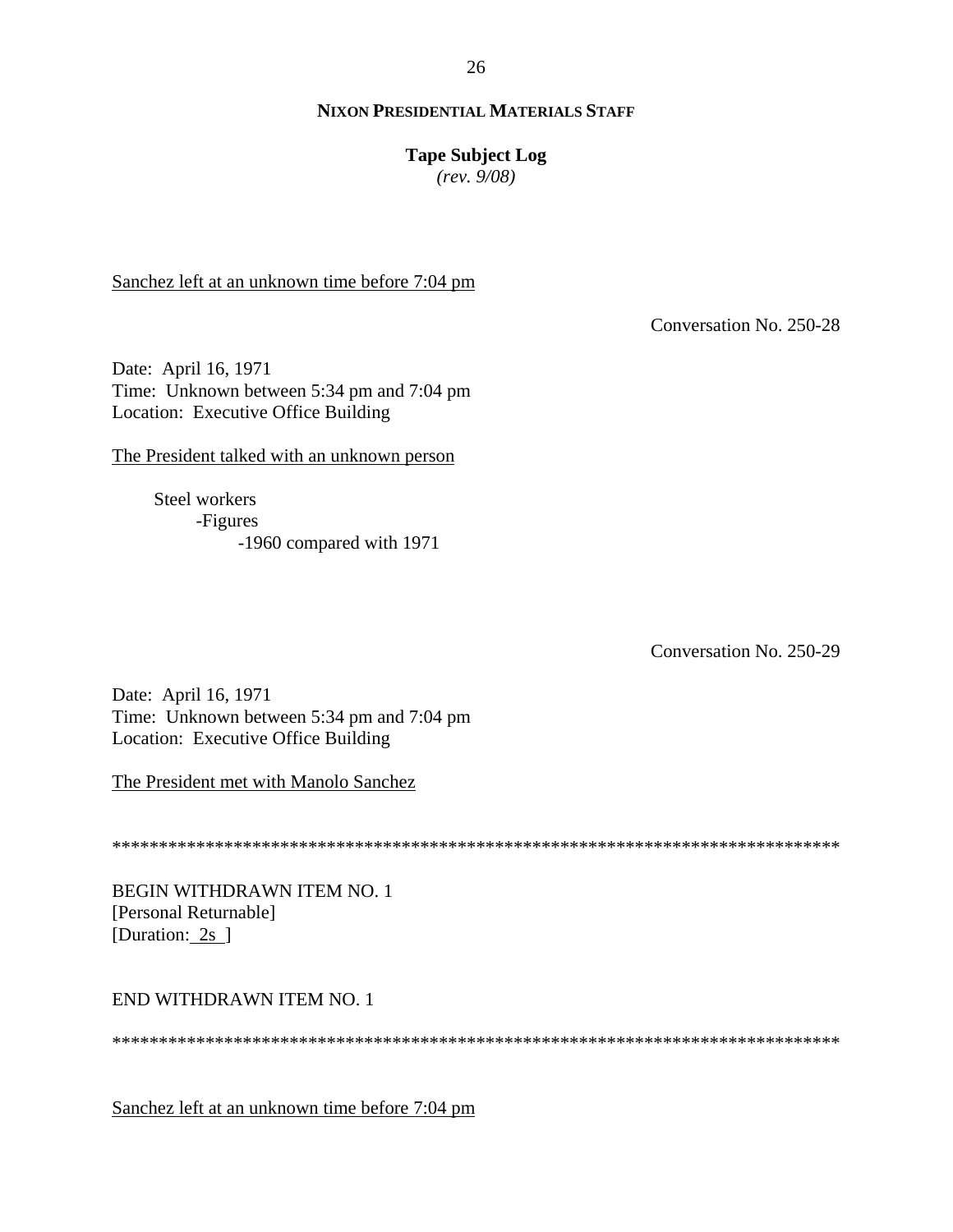# **Tape Subject Log**

 $(rev. 9/08)$ 

Conversation No. 250-30

Date: April 16, 1971 Time: Unknown between 5:34 pm and 7:04 pm Location: Executive Office Building

The President met with Manolo Sanchez

**BEGIN WITHDRAWN ITEM NO. 1** [Personal Returnable] [Duration: 2s ]

END WITHDRAWN ITEM NO. 1

Sanchez left at an unknown time before 7:04 pm

Conversation No. 250-31

Date: April 16, 1971 Time: 7:04 pm - 7:05 pm Location: Executive Office Building

The President talked with H. R. ("Bob") Haldeman

President's conversation with Henry A. Kissinger -Follow-up -Administration's possible response to media

Preparations for editors' meeting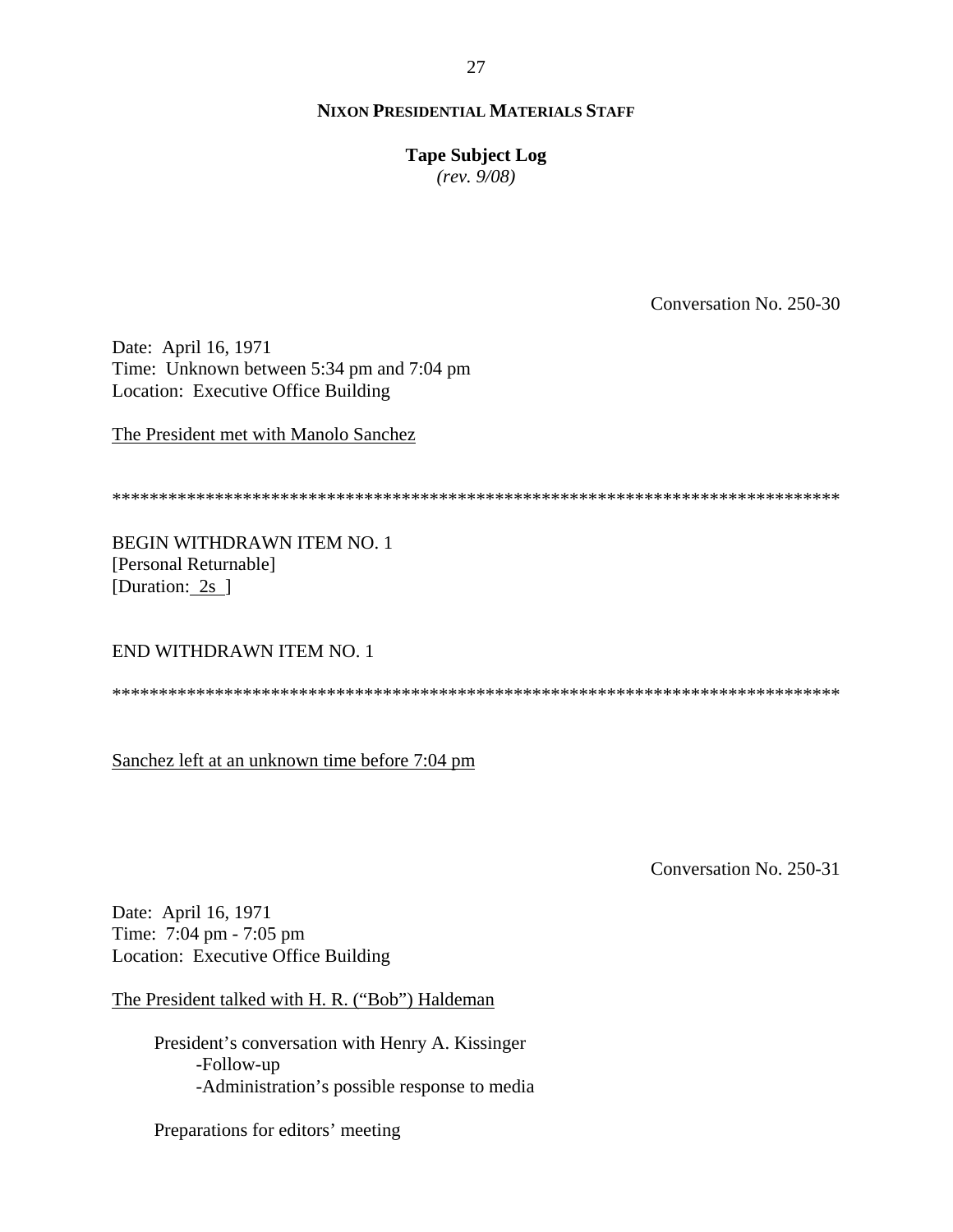**Tape Subject Log** 

 $(rev. 9/08)$ 

Conversation No. 250-32

Date: April 16, 1971 Time: Unknown between 7:05 pm and 8:00 pm Location: Executive Office Building

The President talked with an unknown person

Unknown items

Conversation No. 250-33

Date: April 16, 1971 Time: Unknown between 7:05 pm and 8:00 pm Location: Executive Office Building

The President met with Manolo Sanchez

BEGIN WITHDRAWN ITEM NO. 1 [Personal Returnable] [Duration: 2s ]

END WITHDRAWN ITEM NO. 1

Sanchez left at an unknown time before 8:00 pm